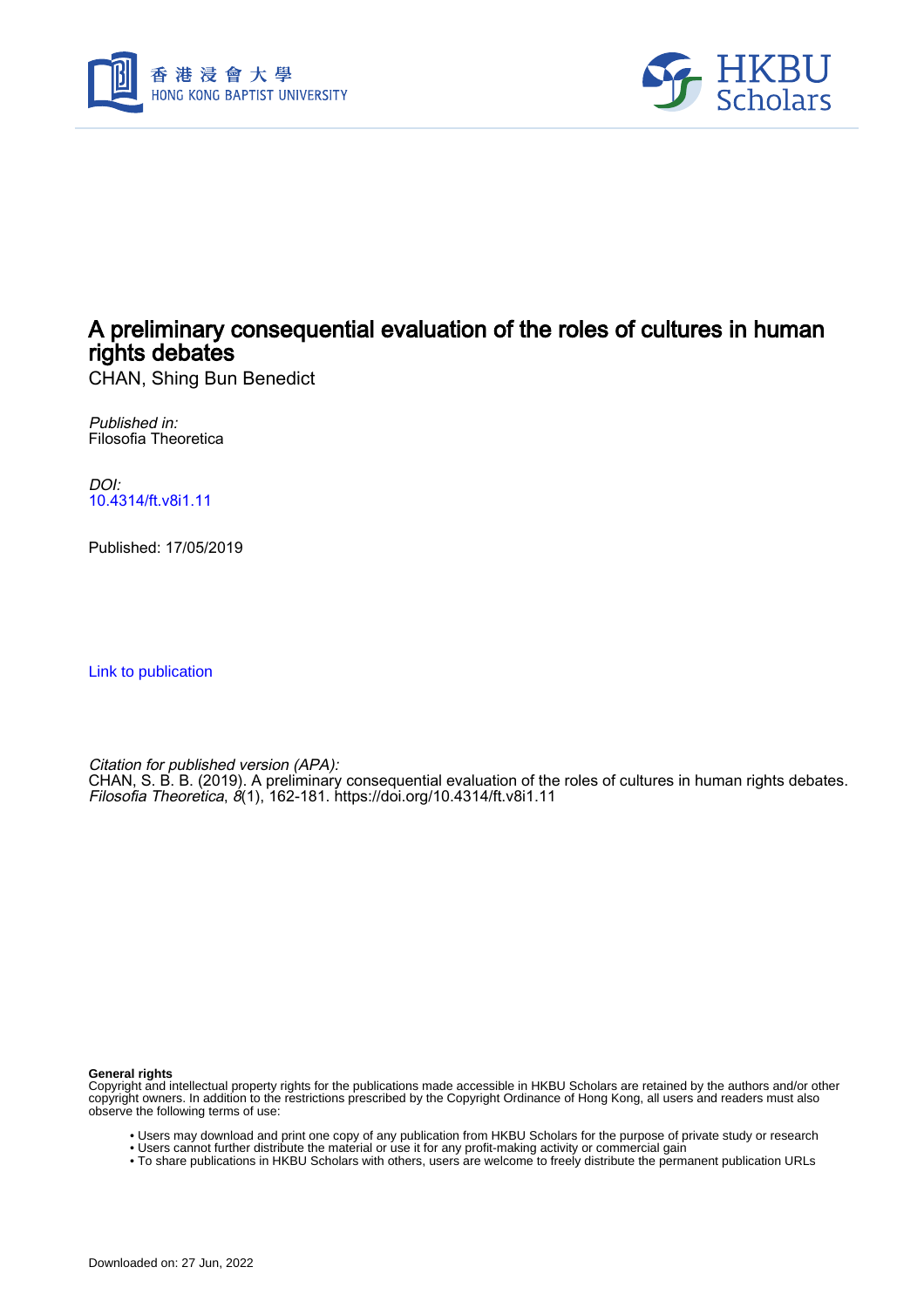## A PRELIMINARY CONSEQUENTIAL EVALUATION OF THE ROLES OF CULTURES IN HUMAN RIGHTS Debates\*

Benedict Shing Bun Chan, PhD Assistant Professor, Department of Religion and Philosophy Research Fellow, Centre of Applied Ethics Hong Kong Baptist University Email: benedictchan@hkbu.edu.hk

## **Abstract**

In the debates on the roles of cultures in the ethics of human rights, one of them concerns Confucianism and Ubuntu, two prominent cultures in East Asia and Southern Africa, respectively. Some scholars assert that both cultures have values that are sharply different from the West, and conclude that the West should learn from these cultures. The aim of this paper is to philosophically investigate the roles of cultures in the ethics of human rights. I first introduce the works of Bell, Metz and others on community values such as relationships and harmony in Confucianism and Ubuntu. I then argue that even if their interpretations were correct, their works still would not justify the conclusion they want. I show that it is better to use consequential evaluation rather than cultural evaluation to justify human rights. An example of human rights to health and privacy is discussed. This paper thus offers some preliminary but important philosophical investigations and addresses practical issues of consequential evaluation related to human rights.

Keywords: Confucianism, Ubuntu, Cultural Evaluation, Consequential Evaluation, Human Rights, Health, Privacy

#### **I. Introduction**

In the past, comparative philosophy was a subject that primarily focused on the one-to-one comparison between the West and another region, such as East Asia or Africa. Yet the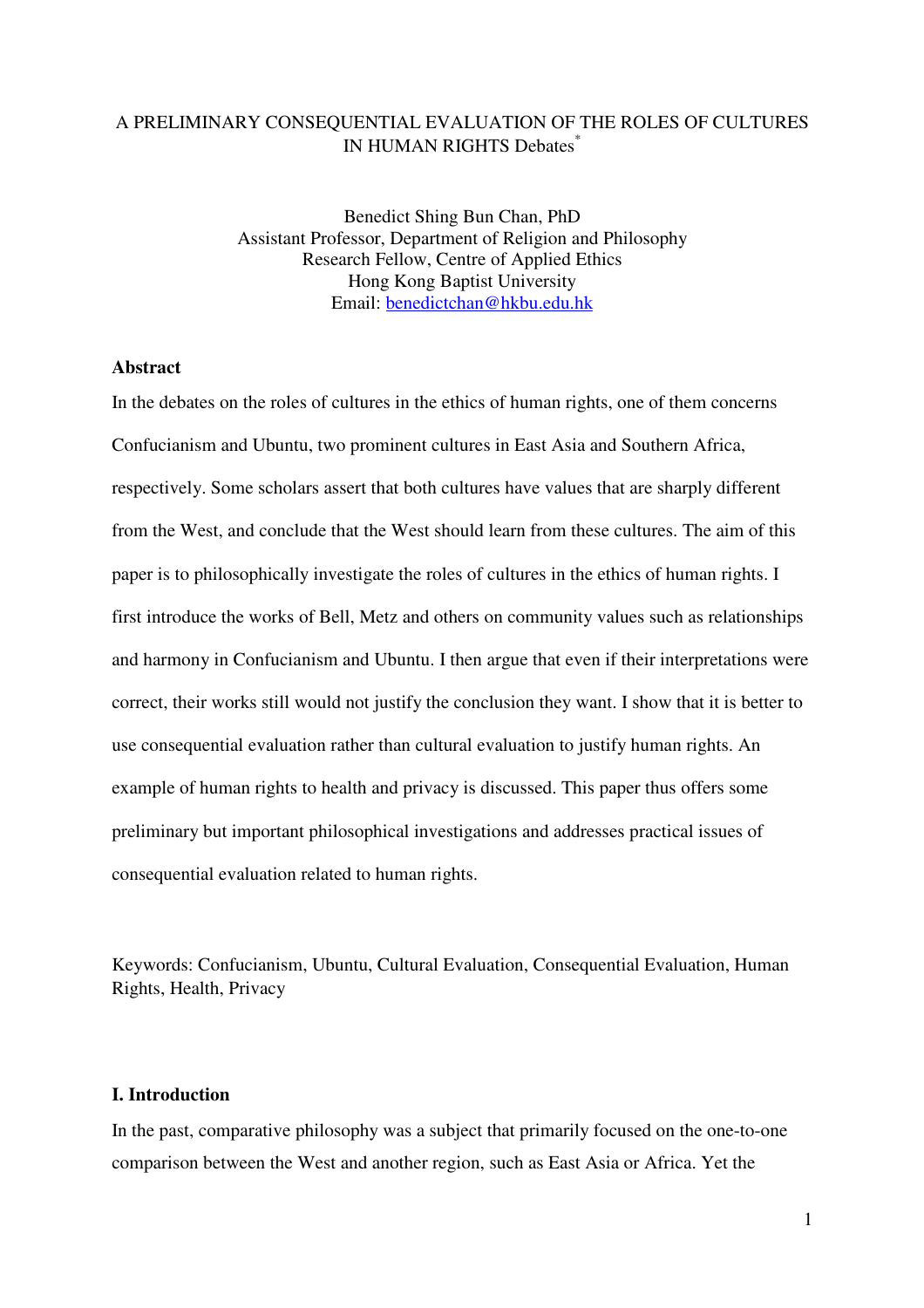situation has been changing in recent years. Increasingly more philosophers now compare different cultures without considering the West, or they compare all cultures together. One of the dialogues pertains to Confucianism and Ubuntu. Philosophers discuss the similarities and differences between these two prominent East Asian and Southern African cultures.<sup>1</sup> Most of them believe that Confucianism and Ubuntu have more similarities than differences (BELL and METZ 2011, LI 2016, METZ 2016a, 2017b, METZ 2016b). These scholars also assert that both cultures have values that sharply diverge from those of the West. They argue that the West and the rest treat certain issues differently, or even in opposite ways. One of these issues is the ethics of human rights.

There are many philosophical debates on the ethics of human rights. One of the most famous human rights debates on East Asia is the Asian values debate. Daniel Bell calls this the "East Asian challenge to human rights" (BELL 1996, 2000, 2006a). This debate compares East Asian and Western cultures in general, or Confucianism and liberalism in particular, and asks whether cultural differences affect the justification of human rights. In recent years, Bell and other scholars have extended this kind of debate to include more cultures. They contend that cultural debates are not necessarily "West-centric" and they directly compare non-Western cultures, such as Confucianism and Ubuntu, in human rights debates. One of the leading philosophers of Ubuntu ethics is Thaddeus Metz. Metz has written extensively on the differences between Ubuntu ethics and Western cultures in areas such as animal ethics, bioethics, the capability approach, environmental ethics, and the ethics of care (HOFFMANN and METZ 2017, METZ 2007, 2010a, b, c, 2012b, 2013, 2014, 2017a, METZ and GAIE 2010). He has also compared Ubuntu ethics with different views of human rights (METZ 2011, 2012a).

By evaluating and comparing different ethical theories and cultural traditions, this paper seeks to investigate the role of these cultures in human rights ethics. In addition, there are increasingly more discussions on how consequentialism or consequential evaluation is relevant to human rights (SEN 1979, 1982, 2000, TALBOTT 2010, 2013, 2017). Consequentialism deserves more attention than what is currently found in the human rights literature. This paper contributes to a preliminary consequential evaluation of human rights. I argue that it is better to use consequential evaluation than cultural evaluation to justify human

<sup>&</sup>lt;sup>1</sup> Sometimes people distinct the meanings of the terms "cultures" and "traditions" sharply. In that sense, Confucianism and Ubuntu are more like "traditions" rather than "cultures." Nevertheless, this detailed distinction does not concern us here. In this paper, I use these two terms interchangeably.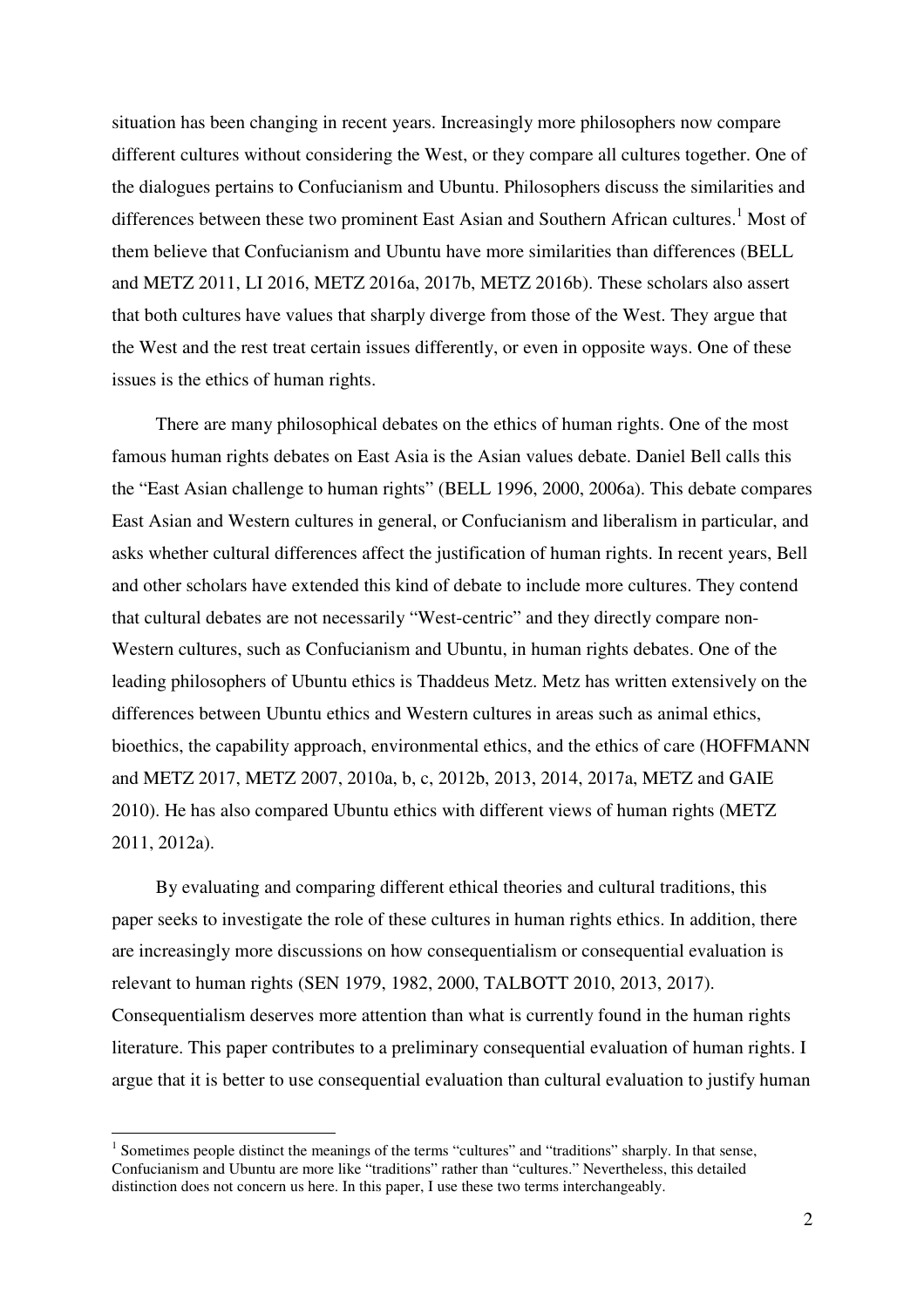rights. I do not think that Confucianism or Ubuntu are forms of consequentialism, but this does not mean that they cannot tell us what good consequences are in some situations. Confucian ethics and Ubuntu ethics play unique roles within this analytical framework. However, this is quite different from the cultural evaluation developed by Bell or Metz. To illustrate this, a case about human rights to health and privacy is discussed.

Also, I want to emphasize in advance that I realize the interpretations of Confucianism and Ubuntu are controversial, and many ideas are still open to debate. Indeed, there are already many challenges to Bell's interpretation of Confucianism (CHAN 2014, 2015, 2019b) and Metz's interpretation of Ubuntu ethics (MOLEFE 2015, 2017). I also disagree with Bell's and Metz's interpretations and I discuss some of these points in later sections. However, the focus of this paper should be *the role* of these cultures in international human rights debates, not *the interpretation* of these cultures.

In this paper, I first introduce the works of Bell, Metz and others on community values such as relationships and harmony in the Confucian and Ubuntu contexts. I then argue that even if their interpretations were correct, their works still cannot justify the conclusion they want. I use a consequential evaluation to justify international human rights and explain the roles of cultures in the debates. An example of human rights to health and privacy is discussed. Although one paper cannot answer all of the questions emerging from human rights debates, at least some preliminary but important philosophical investigations and practical issues of consequential evaluation related to human rights can be addressed.

#### **II. A Dialogue between Confucianism, Ubuntu, and Western Cultures**

Confucianism has a long history of around 2500 years in East Asia (China, Korea, Japan, and many other East Asian regions). Confucius (551–479 BC) is usually viewed as the founder of Confucianism, and there are many other important Confucians (e.g., Mencius, Xunzi, and Song-Ming Confucians). When people introduce the ideas of Confucianism, they usually begin by discussing important Confucian virtues, such as *ren* (benevolence/humanity/ compassion), *yi* (righteousness), and *li* (ritual/propriety). Among these, *ren* is the most basic. Of course, with such a long history, it is difficult to summarize all of the important thoughts on these Confucian virtues. Nonetheless, this does not suggest that some important Confucian ideas cannot be relied on to address certain contemporary social and political issues, such as human rights.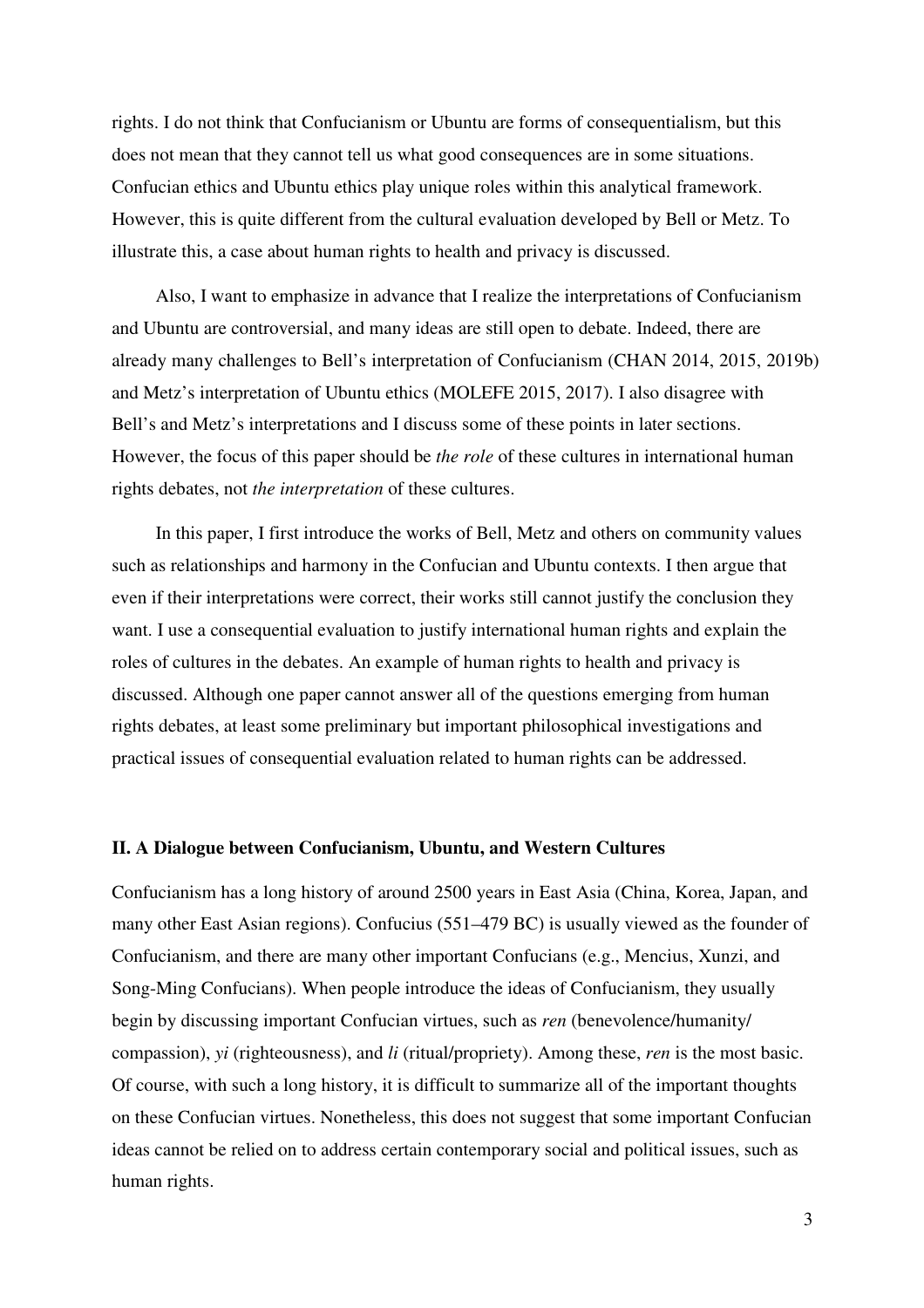According to Metz, Ubuntu, is "the term for humanness that Zulu and Xhosa speakers in South Africa use to capture morality as a whole" (BELL and METZ 2011, 79). The word "Ubuntu" comes from the Nguni languages and can be roughly translated as humanness or humanity. Compared to Confucianism, Ubuntu has a shorter history. "It is a largely oral tradition that only in the postwar era has been discussed in written form by academics, or at least by those who are sympathetic and informed" (METZ 2017b, 443). Nevertheless, having a shorter history does not mean that Ubuntu is less important. Indeed, it is a meaningful and far-reaching cultural tradition in southern Africa, or more precisely, the sub-Saharan region.

I should raise another important point from Metz. He does not follow what he calls the "essentialist" approach when discussing a culture's important values. For example, if he says that value  $X$  exists in a culture, it does not mean that  $X$  is:

To be found only in a certain location, throughout that location, or necessarily in it. Instead, to call a value "Chinese" simply means that it has for a long while been recurrently encountered in China and among those from China to a noticeable extent, in contrast with many other places. Similar remarks go for the use of terms such as "African" (or "Sub-Saharan"), "Western," and the like (METZ 2017b, 442).

That is, when we say a culture treasures value X, it does not mean that X can only be found in a certain location or a particular culture. It only means that X has been in that culture for a long time and it has been "recurrently encountered and salient" in that place or within the culture. According to Metz, this is not a constructivist approach because he still contends cultural values are objective. However, it is not essentialist either because he does not require the values to be exclusively found in that culture. All he suggests is that a value is prominent in a particular culture and place (METZ 2011, 535-536, 2015, 1176-1177, 2017b, 442-444). Such a non-essentialist approach applies not only to Ubuntu but also Confucianism (indeed, it applies to every culture).

Keeping this non-essentialist approach in mind, we can now discuss some important values in both Confucian and Ubuntu ethics. Both Confucianism and Ubuntu have so many elements that they cannot be completely described in one paper. Accordingly, I focus on a dialogue between the two cultural traditions. Bell, Metz, and other philosophers (LI 2016, METZ 2016a), argue that the dialogue primarily concerns the values the two cultures have in common. They also recognize that these cultures understand things differently; for example, they have different perspectives on the value of aging (BELL and METZ 2011, 90-92). While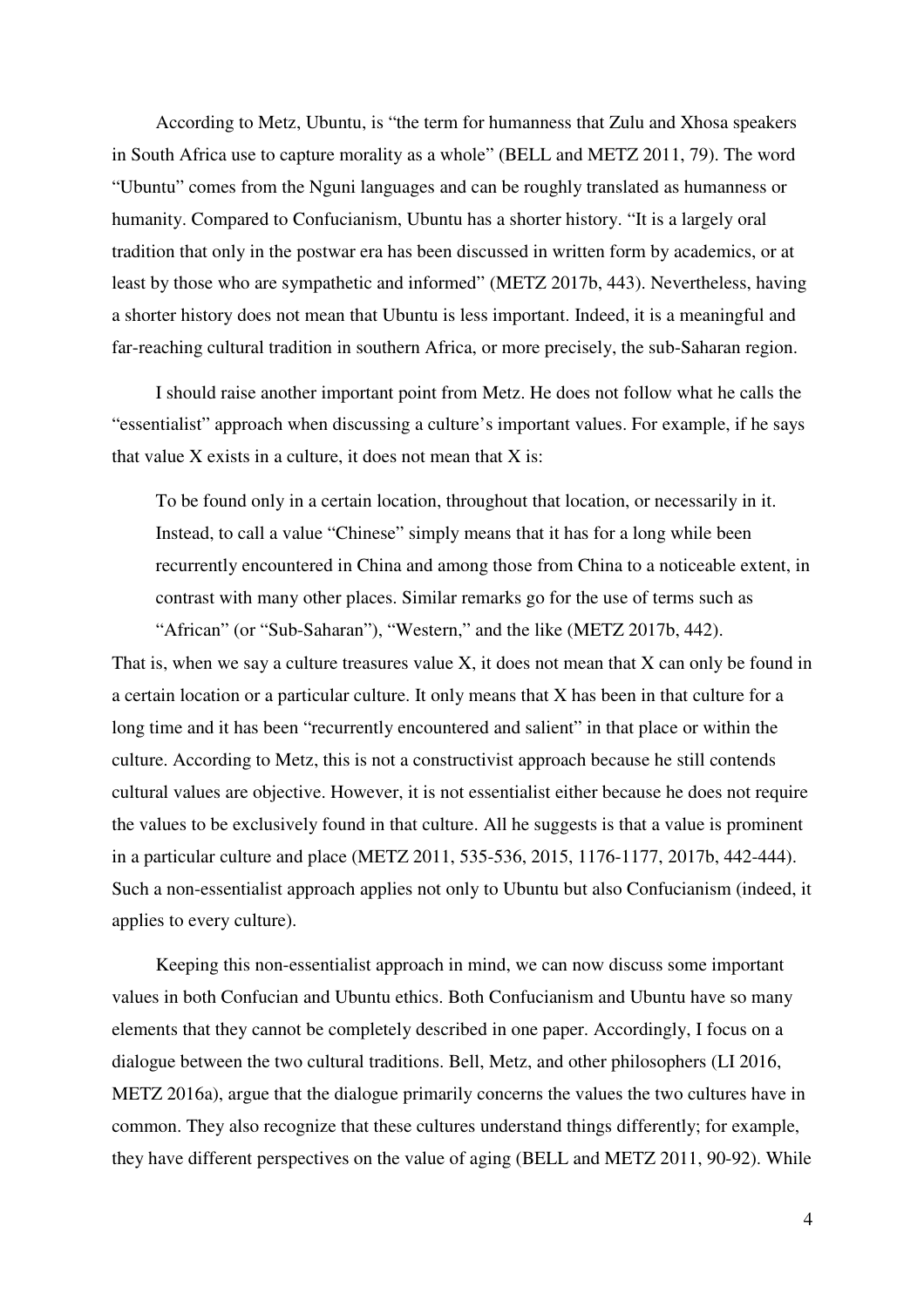Bell contends that Confucians prefer meritocracy, Metz argues that Ubuntu subscribes to consensual democracy (Bell and Metz 2011, 85-87, METZ 2014, 151-152, 2017b, 452-453). However, they prefer to focus on the similarities. More importantly, they argue that the two cultures have some common values that are contrary to values in the West. In other words, it is East Asia and Sub-Sahara Africa on one side and the Western cultures on the other. Such a comparison is the basic framework of their works.

Based on this framework, scholars such as Metz and Bell argue that both Confucianism and Ubuntu emphasize community values. Sometimes they even refer to Confucianism and Ubuntu as "Asian communitarianism" or "Afro-communitarianism," respectively (BELL 1998, METZ 2015, METZ and GAIE 2010).<sup>2</sup> Bell and Metz argue that the ethics of these two cultures "have begun with the intuition that the two traditions share 'communitarian' concerns." They compare the similarities and differences between the two cultures, and how they contrast with the West (BELL and METZ 2011, 80). There are at least two important elements in these versions of communitarianism. First, they emphasize relationships, such as the family relationship and relationships among people within a community. Metz argues that most of the moral theories in the West are based on "individualism," whereas Ubuntu ethics are a kind of "relationalism" (METZ 2014, 146-148). Second, these scholars also discuss the importance of harmony. Although they acknowledge that Confucianism and Ubuntu may interpret the details of harmony differently (LI 2016, METZ 2016a), most of them point out that harmony is another value that contrasts with the West (METZ 2014, 148-151). This understanding of community values (in terms of relationships and harmony) motivates Bell, Metz and other scholars to argue that Confucian and Ubuntu ethics are different from most of the values found in Western moral theories, such as utility (Utilitarianism), autonomy (Kantian), and capability (the capability approach) (METZ 2014). Metz also discusses the ethics of care, which also emphasizes caring and relationships (METZ 2013, NODDINGS 2013). Nevertheless, Metz argues that Confucianism and Ubuntu explain and justify the values of relationships and harmony better than the ethics of care (METZ 2014, 148).

 $2^{2}$  In his earlier works, Bell favors communitarianism and considers himself as a communitarian (BELL 1993, 1998). In recent works, however, Bell has modified his position and no longer says that Confucianism is a version of communitarianism. Nevertheless, he simply thinks that the term "communitarianism," especially the views of "communitarians" such as Alasdair MacIntyre, Michael Sandel, Charles Taylor, and Michael Walzer, cannot fully explain the importance of Confucianism. This does not mean that he denies the importance of community values in Confucianism (BELL 2019, xxiv-xxvi, FRENKIEL 2012)**.** Therefore, I still use the term "communitarianism" in this paper simply to refer to the discussion on the importance of community values in Confucianism or Ubuntu.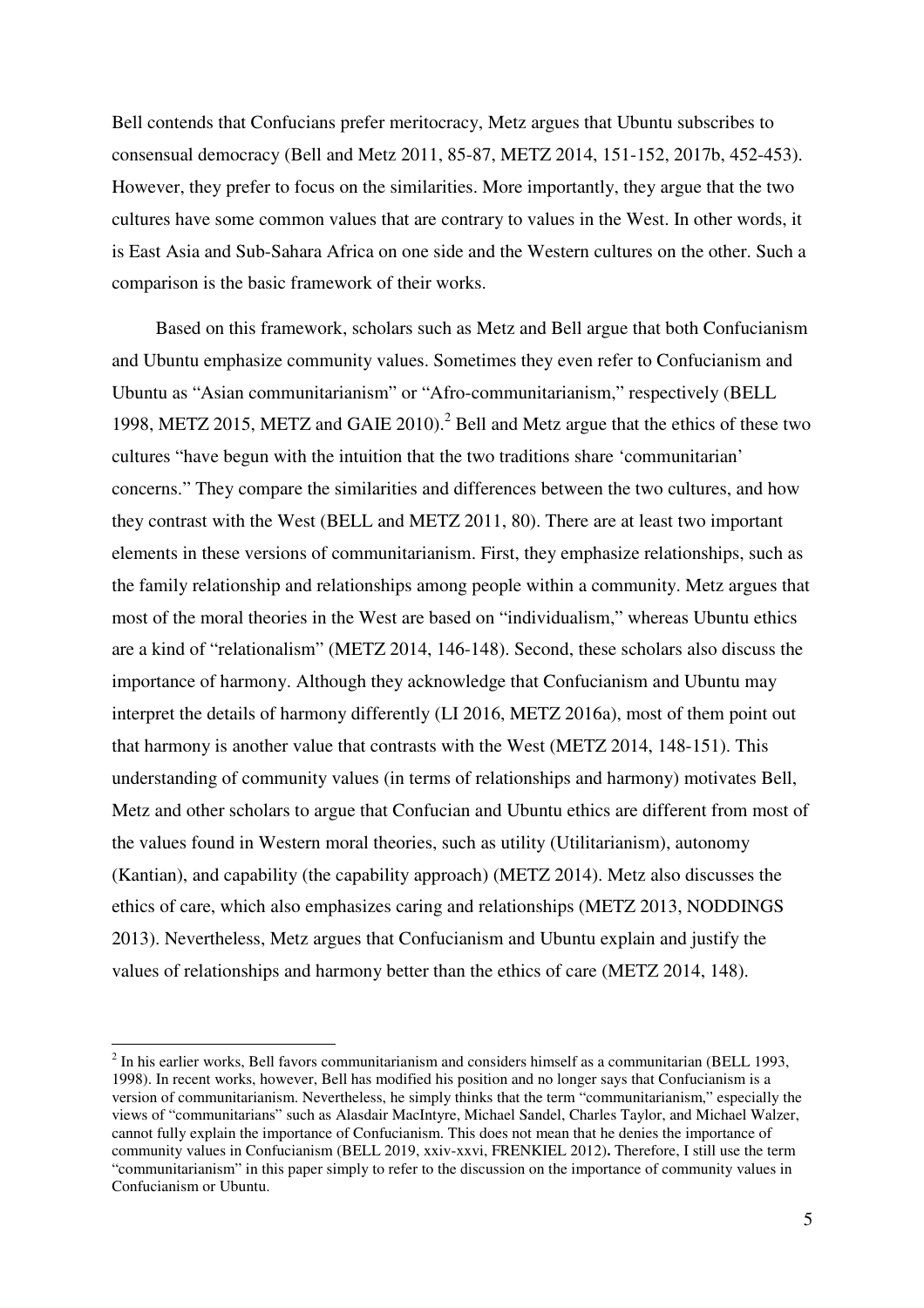According to Bell and Metz, these Asian and African values of community are important to human rights debates. Allow me to discuss each of their ideas on human rights briefly. Bell argues that many Confucian or East Asian values derived from Confucianism are community values. They are local, national, or family based (BELL 2004, 35-37). More importantly, Bell does not only aim at pointing out cultural differences but also argues that "Cultural factors can affect the justification of rights" (BELL 2004, 29, 2006b, 267), and:

East Asian societies typically endorse a somewhat different set of fundamental human goods than their counterparts in Western societies now and for the foreseeable future… It may mean that some Western conceptions of human rights are actually culturally specific conceptions of fundamental human goods, not readily accepted elsewhere, too encompassing in some cases and too narrow in others (2006a, 73).

Given that East and West have different cultural values, Bell argues that some human rights, such as political rights, are not East Asian rights (BELL 2006a, 72-76 & 79).

Metz argues that African values affect the perception of dignity, and such a perception affects the foundation of human rights. Briefly, he argues that Africans view dignity in two ways: vitality and community. Vitality does not provide enough of a foundation upon which to ground human rights, but the community does (METZ 2012a). This is roughly similar to Bell's idea of East-West differences on human rights. Even though African and East Asian cultures may not have the exact same list of human rights, they both focus on community values (in terms of relationships and harmony) rather than on values such as autonomy found in Western individualism.

This idea can be further illustrated by discussing some items of human rights in detail. In this paper, I want to particularly focus on human rights to health and human rights to privacy. Human rights to health are addressed in many international documents, such as Article 25(1) of the *Universal Declaration of Human rights*, Article 12 of the *International Covenant on Economic, Social and Cultural Rights*, and the preamble to the *Constitution of the World Health Organization*. Human rights to privacy are also addressed in many international documents, such as Article 12 of the *Universal Declaration of Human rights*. Due to length limitations, here I do not discuss the definition of health or privacy, nor whether these rights really exist.<sup>3</sup> Instead, I assume that health and privacy are important

<sup>&</sup>lt;sup>3</sup> For discussions on human rights to health, see Norman Daniels (2008) and Daniel Hausman (2015). For discussions on human rights to privacy, see Leslie Francis and John Francis (2017) and Judith Jarvis Thomson (1975).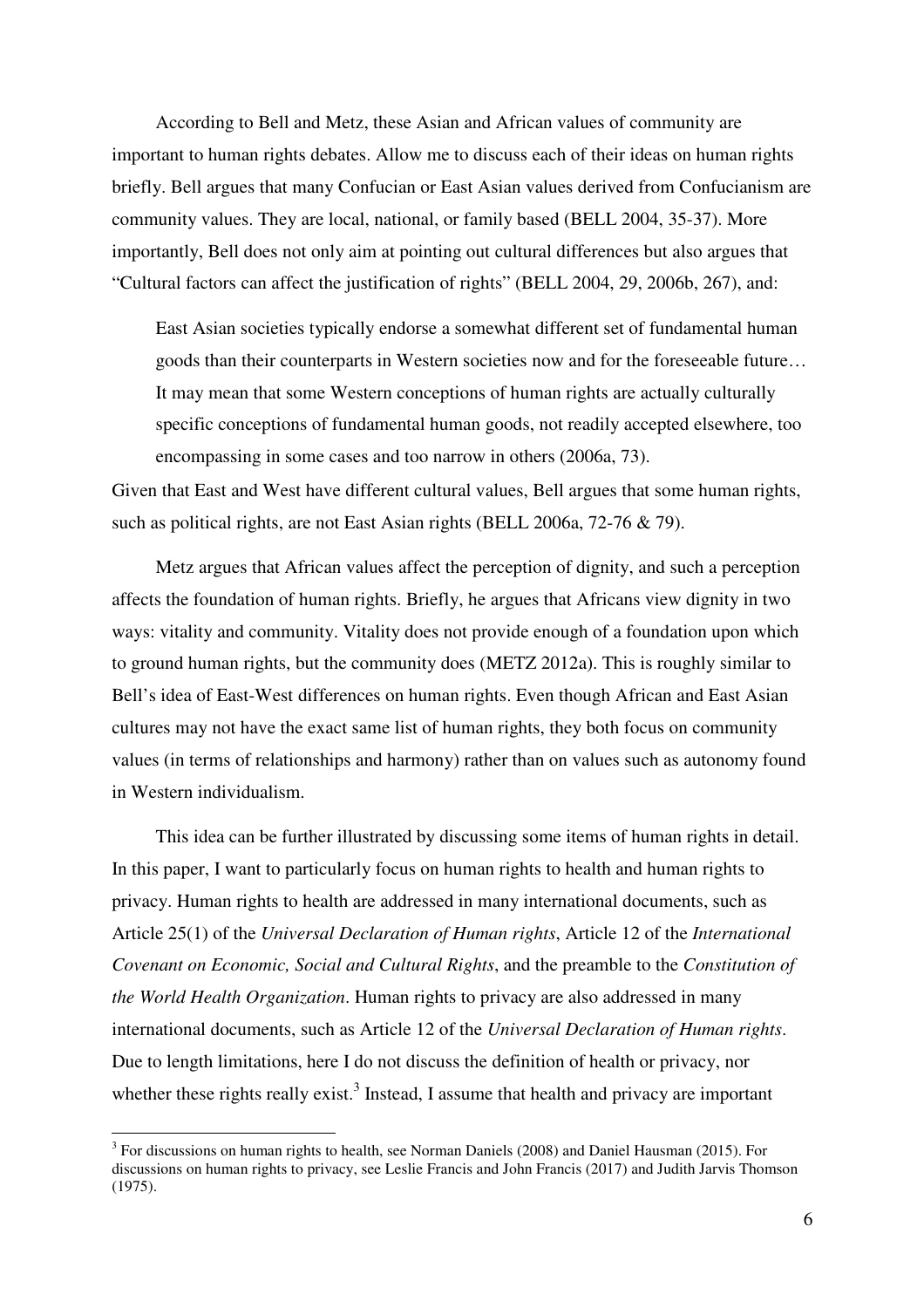values so that they are human rights. Our question is: what are the roles of cultural traditions in the debates of human rights to health and human rights to privacy?

Metz and Joseph B. R. Gaie (2010) discuss a case that is relevant to this question. They ask whether medical professionals should keep private information about a patient's diagnosis and treatment from the patient's family. They argue that Western moral theories, such as Kantianism and utilitarianism, assume that a patient has an absolute right to privacy wherever her health information is concerned. In other words, without her consent, no medical professional should reveal her information to anyone, including family members (278). However, they argue that this is not the case in Ubuntu ethics. Because Ubuntu ethics emphasize community values, it is not the individual's (i.e., the patient's) right to decide what information should be revealed. Community members, especially family members, also have a role. Metz and Gaie conclude that "an individual's illness is a collective affair to some degree, that is, that considerations of confidentiality have less moral significance than in the typical Western approach" (279). It can be deduced from this conclusion that human rights to privacy are not so important in this African perspective, and that even though human rights to health are important, they should be framed within the context of community values under Ubuntu ethics. $4$ 

Having briefly summarized the ideas of Bell, Metz, and others, it is time to evaluate them. Objections to their ideas can be divided into two groups, and they are not mutually exclusive. The first group focuses on the accuracy of interpretations of these cultures. Most research opposing the ideas of Bell and Metz (including my previous works) involves some discussion of this. For example, Bell and Metz have been independently criticized by others who allege that although each focuses on community values such as relationships and harmony, both ignore the metaphysics of morality found in Confucianism and Ubuntu (CHAN 2014, MOLEFE 2015). Although Confucianism emphasizes family relationships and harmony, the moral foundation of these values is *ren* (benevolence) and other Confucian virtues. In the mainstream of Song-Ming Confucianism, these virtues are related to "the Principle of Universe." Mainstream Confucians state that this metaphysical tradition begins with Mencius (such as in *Mencius* 2A6), the *Great Learning,* and the *Doctrine of Mean*, and is completely developed in the stage of Song-Ming Confucianism. Although Bell and Metz claim that they do not "deny that Confucianism has a religious dimension," (BELL and

<sup>&</sup>lt;sup>4</sup> Ruiping Fan (2010) also discusses the importance of family values in Confucianism, and compares that with values in Western cultures.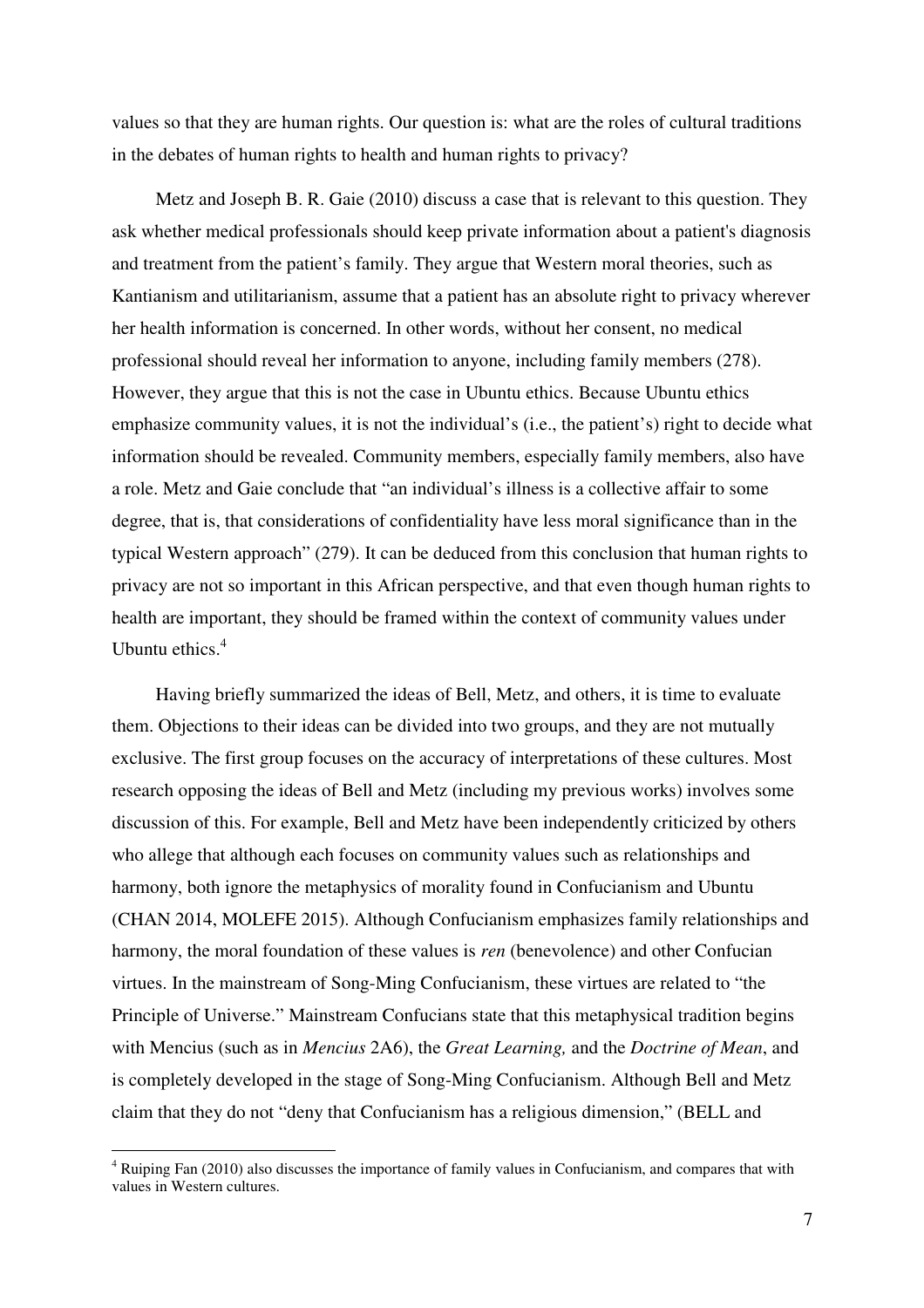METZ 2011, 82), they underestimate the importance of such a metaphysical tradition in Confucianism. They focus on family relationships and other community values, but this is a selective way to discuss Confucianism. Motsamai Molefe (2015) also argues that Metz's interpretation of Ubuntu ethics totally relies on humanism. However, Metz ignores Ubuntu's grounding in spiritual and supernatural properties. It is argued that without the metaphysical aspect, both Bell's interpretation of Confucianism and Metz's interpretation of Ubuntu are incomplete. In addition to the metaphysics of morality, it is suggested that some of their other interpretations are also problematic. For example, Bell is accused of being selective and biased with regards to the ideas of security and liberty in the Confucian tradition (CHAN 2014).

Even if their interpretations were correct, this would not imply that their application of cultural values to practical issues such as human rights debates was accurate. This problem belongs to the second group of objections, which focuses on the methodology of evaluation. I think there are fewer works focused on this group of objections. Hence, I would like to fill in the gap. For the rest of this paper, let us ignore the accuracy of the interpretations of Confucianism and Ubuntu, and focus on the key methodological concerns. In a nutshell, Bell, Metz, and many others claim that there are cultural differences between the West and East Asia or Southern Africa. They assume that these cultural differences are the only reason to justify or deny some human rights. Notice that their arguments do not simply claim that there are conflicting moral intuitions or values between these cultures. They also claim that based on these differences, there should be plural justifications for human rights, or that there are more than one list of human rights. This is to suggest that some items of human rights are not universal. For example, as mentioned before, based on cultural differences, Bell argues that we should both limit some items and expand other items in the "set of human rights for an East Asian context" (BELL 2006a, 73-79). Metz also not only aims at pointing out the cultural differences but also discussing the results of these differences.

Let me generalize the moral reasoning behind these arguments. This methodology of evaluation can be called "cultural evaluation." The reasoning of this evaluation is that every culture determines the importance of a value in that culture. When people rely on this reasoning, they assume that the cultural differences are so important that it is legitimate to make different moral justifications merely based on disparate cultures. However, this is not the only reasoning or evaluation we can use. There are still many alternative ways to evaluate the roles of cultures in human rights debates. For the rest of this paper, I will advocate for the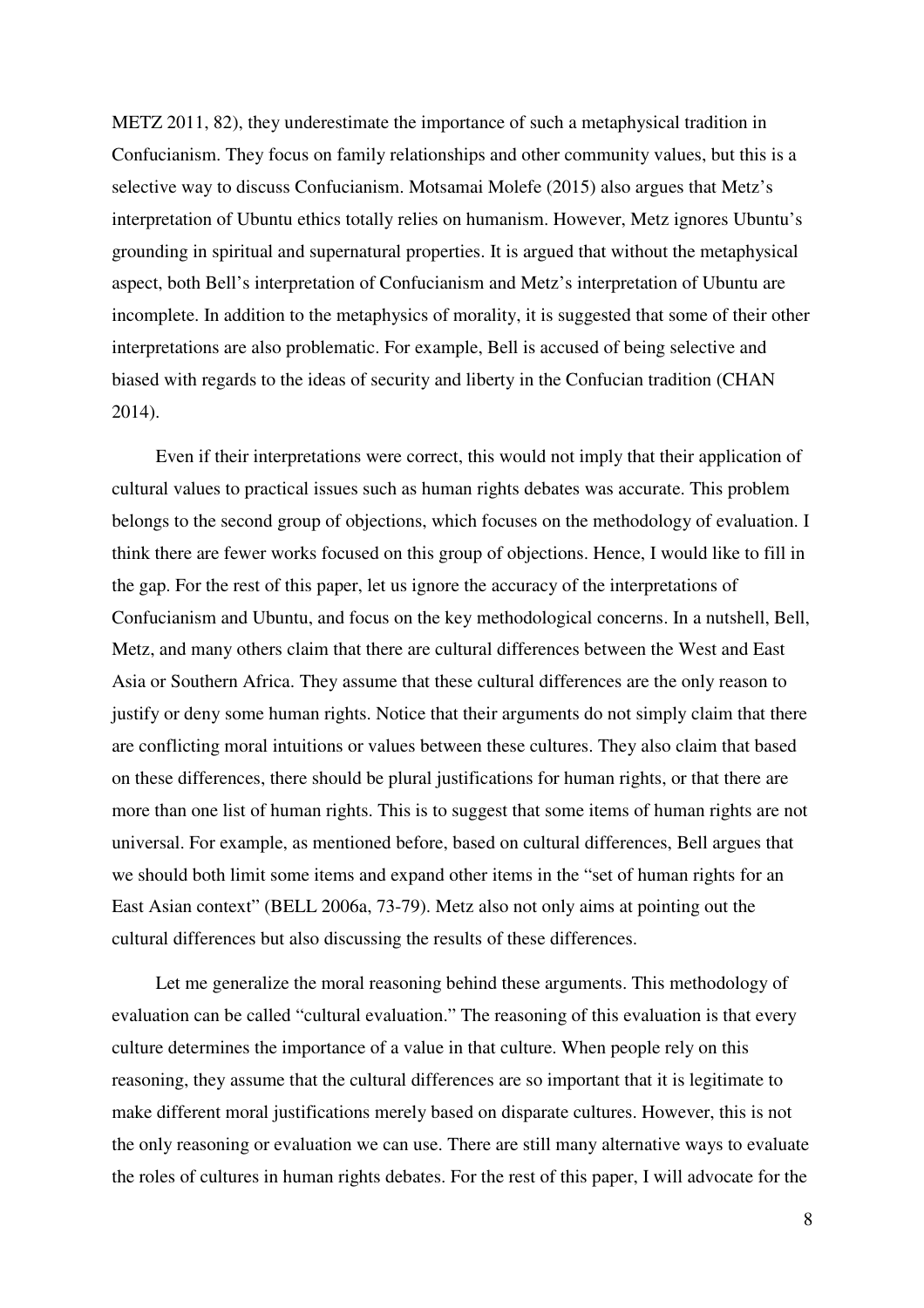use of one of these alternative methodologies to evaluate the roles of cultures in human rights debates. Next section introduces such an evaluation. Thereafter, in Section IV, I discuss why this evaluation is better than the cultural evaluation suggested by Bell and Metz, and why neither Bell nor Metz successfully shows that their reasoning is better than this alternative. I also revisit the patient's privacy example and argue that the claim from Metz and Gaie (2010) is problematic.

#### **III: Consequential Evaluation and International Human Rights**

This section introduces a consequential evaluation to human rights debates. Given that consequential evaluation is such a big name, I explain it in detail point by point. Before I begin the discussion, I want to emphasize that this paper does not try to compare consequential and non-consequential approaches. It is open for debate whether there is any non-consequential evaluation, and whether a consequential evaluation is better than nonconsequential evaluation. I simply set aside any non-consequential reasoning and leave it as a topic for another paper.

So far, I have used the term "consequentialism" and "consequential evaluation" interchangeably. I should further explain the use of these terms. In doing so, I borrow the idea from Amartya Sen (1979, 1982, 2000). In this paper, I do not use the term "consequentialism" in the following two ways. First, as Sen observes, "consequentialism" is sometimes used negatively by people who are against it. In this sense, supporters of consequentialism may not want to label themselves as consequentialists (SEN 2000, 477-478). As Sen writes, "To admit to being a 'consequentialist' is almost like introducing oneself as a 'wog' or a 'frog' or a 'limey,' which can be instantly delineating without being descriptively rich." (478). This negative label is not how I use the term "consequentialism" in this paper. Second, one may claim that consequentialism is a moral theory that says the only moral foundation or justification for the rightness of an action is determined by its consequences. Nevertheless, this is also not what Sen suggests. If this can be called "strong consequentialism," then Sen's consequential evaluation is only a version of "weak consequentialism." That is, based on consequential evaluation, Sen argues against making consequence-independent judgments. He also argues against moral constraints that deny trade-offs in every situation. Sen claims that broadly speaking, deontology without consequence-independent and trade-off-barred factors is close enough to his consequential evaluation (479–480). One may assert that Sen's consequential evaluation is a methodology for practical reasoning, not a comprehensive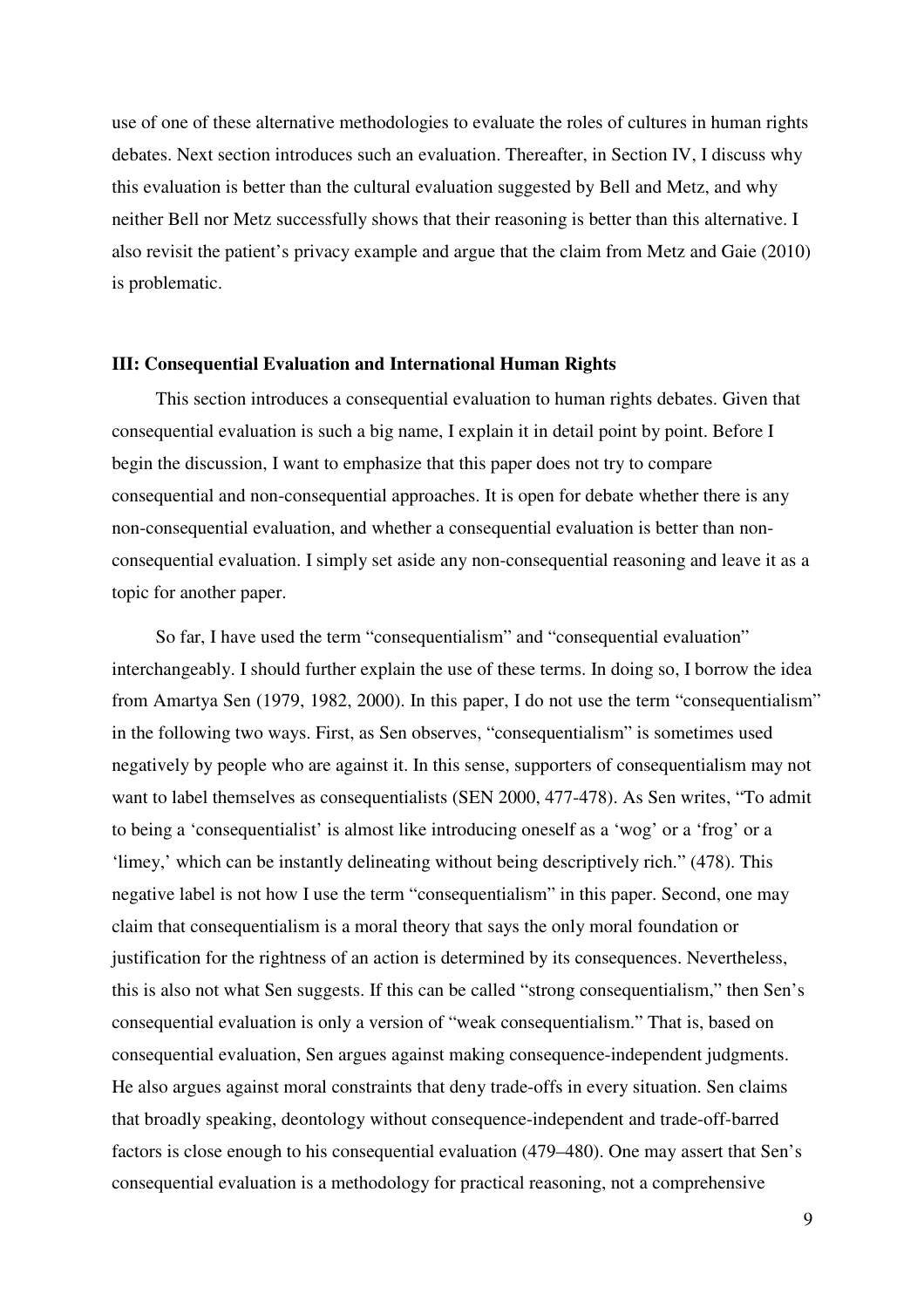moral theory. One implication of Sen's idea is that consequential evaluation is unavoidable in normative ethics. I follow Sen's notion on consequential evaluation in this paper and use the terms "consequential evaluation" and "consequentialism" interchangeably.

One may wonder how consequential evaluation is different from utilitarianism. Sen divides utilitarianism into three major components: consequential evaluation, welfarism, and sum-ranking (SEN 1979, 468). He distinguishes consequential evaluation from utilitarianism, because there are good consequences other than welfare (happiness or desire-satisfaction), and we do not always need to add up all the good consequences to determine whether an action is right. Another advantage of this thought is that many traditional objections against utilitarianism are merely against welfarism or sum-ranking, but not consequential evaluation (468–479). As Sen writes:

Some of the alleged limitations of consequential reasoning can be seen to be generated not by the discipline of consequential evaluation itself, but by additional assumptions entirely separate and by no means necessary—with which a consequential approach is frequently combined (2000, 502).

In summary, although we can renounce some of the controversial aspects of utilitarianism (i.e., welfarism and sum-ranking), the consequential component is still useful or even necessary to moral evaluation.

The most obvious problem of consequential evaluation is that it is unclear what values should be viewed as good consequences when determining whether an action is right. Utilitarians can avoid this problem because they consider welfare to be the only intrinsic good. To say the least, supporters of non-utilitarian consequentialism should work further on what consequences may be good enough if welfare is not the only intrinsic value. Some philosophers, such as Judith Jarvis Thomson, argue that it is impossible to have a complete list of good consequences, and the commensurable problem is unsolvable (2001, 152–159). Martha Nussbaum, who collaborated with Sen in developing the capability approach, also doubts Sen's optimistic view of consequential evaluation, especially on its application to human rights (2011, 34–35).

Sen's reply to these objections is to defend the possibility of the incompleteness of ranking in consequential evaluation (SEN 2000, 486–487). That is, even if we do not have a complete list of good consequences, we can still compare and rank the options. For example, when he talks about maximization, he clarifies that in mathematics: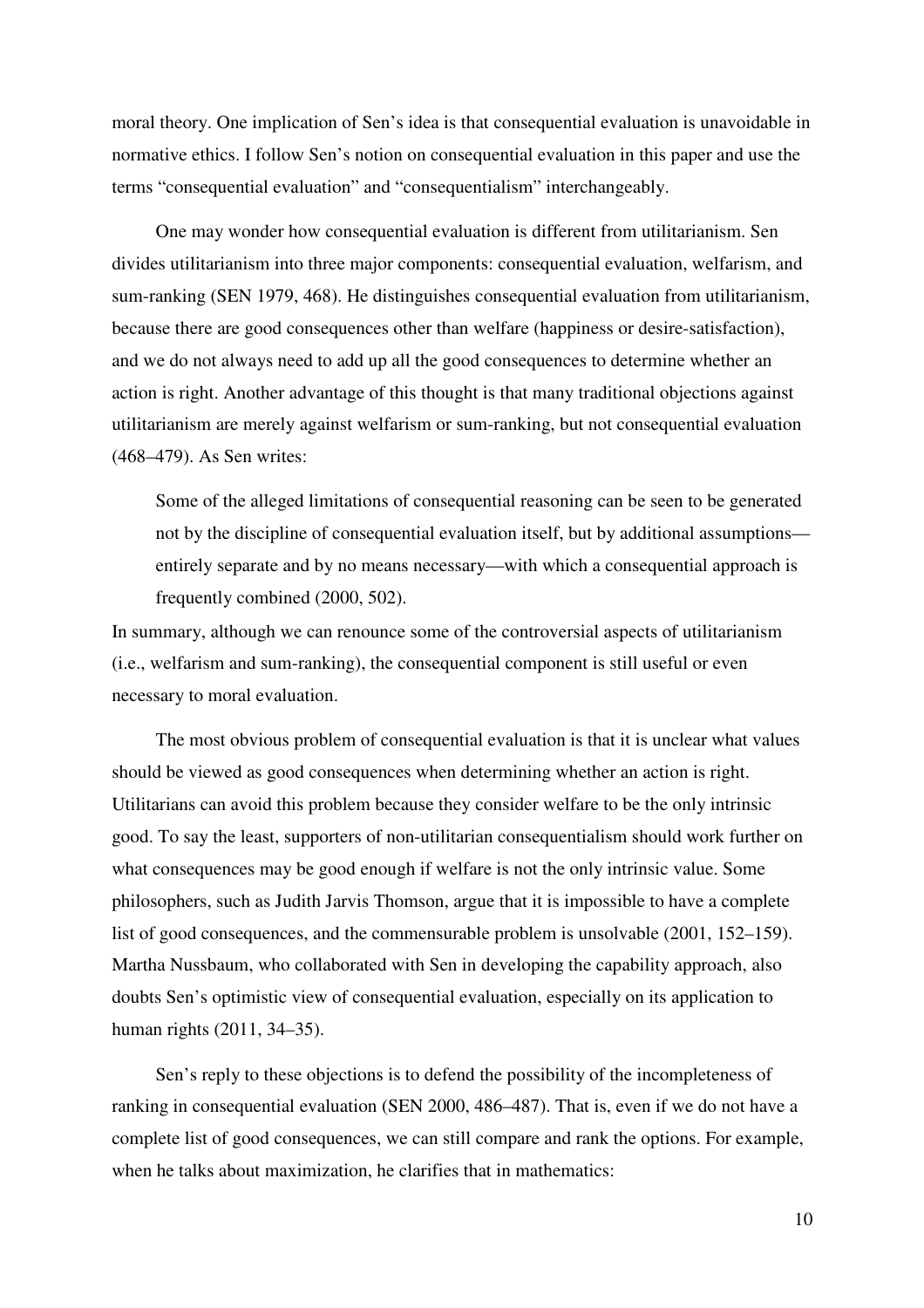Maximization does not, in fact, demand that all alternatives be comparable, and does not even require that a best alternative be identifiable. It only requires that we do not choose an alternative that is worse than another that can be chosen instead (486).

The debate on consequential evaluation is ongoing. Because the purpose of this paper is to determine the role of culture in human rights debates, below I first discuss how to apply the above discussion on the consequential evaluation of human rights debates, and then I return to the discussion on the roles of cultures in next section.

One may wonder if it is possible to develop a consequential evaluation of human rights. The problem is that people often assume that human rights are absolute moral rights. For example, one important feature of absolute rights is that they are generally considered to be exceptionalness or have priorities other than goods (as the title of Ronald Dworkin's paper says: "Rights as Trumps") (1984). Hence, there is no space for consequential evaluation in human rights debates (NOZICK 1974, 28-51, SEN 1982, 4-7). Nevertheless, it is a mistake to make such an assumption. Here I want to borrow some ideas from Allen Buchanan to explain my point, even though Buchanan's ideas are not exactly the same as mine (later I will explain our differences further). In general, he argues that human rights in international legal documents (in short, "international human rights") have their own significance. We should directly focus on the importance of international human rights in practice, rather than on the relationship between international human rights and moral rights (2013, 50-84).

The history of international human rights starts from the *Universal Declaration of Human Rights*, approved by the United Nations in 1948. Since then, there have been many international human rights documents, treaties, and covenants signed and recognized by most countries in the world. These international human rights documents have become important rights in both global and local politics from a practical point of view. Yet it is exactly because international human rights are already so politically important that we no longer need to treat them as absolute moral rights. Otherwise, it would be very difficult to justify some international human rights based on absolute moral rights. For example, Article 24 of the *Universal Declaration of Human Rights* says that everyone should have a right to "periodic holidays with pay." How can this be justified by absolute moral rights? Instead, it makes more sense if we justify it as an important global political agenda to protect workers. In short, we do not need to rely on the notion of absolute moral rights to secure periodic holidays with pay.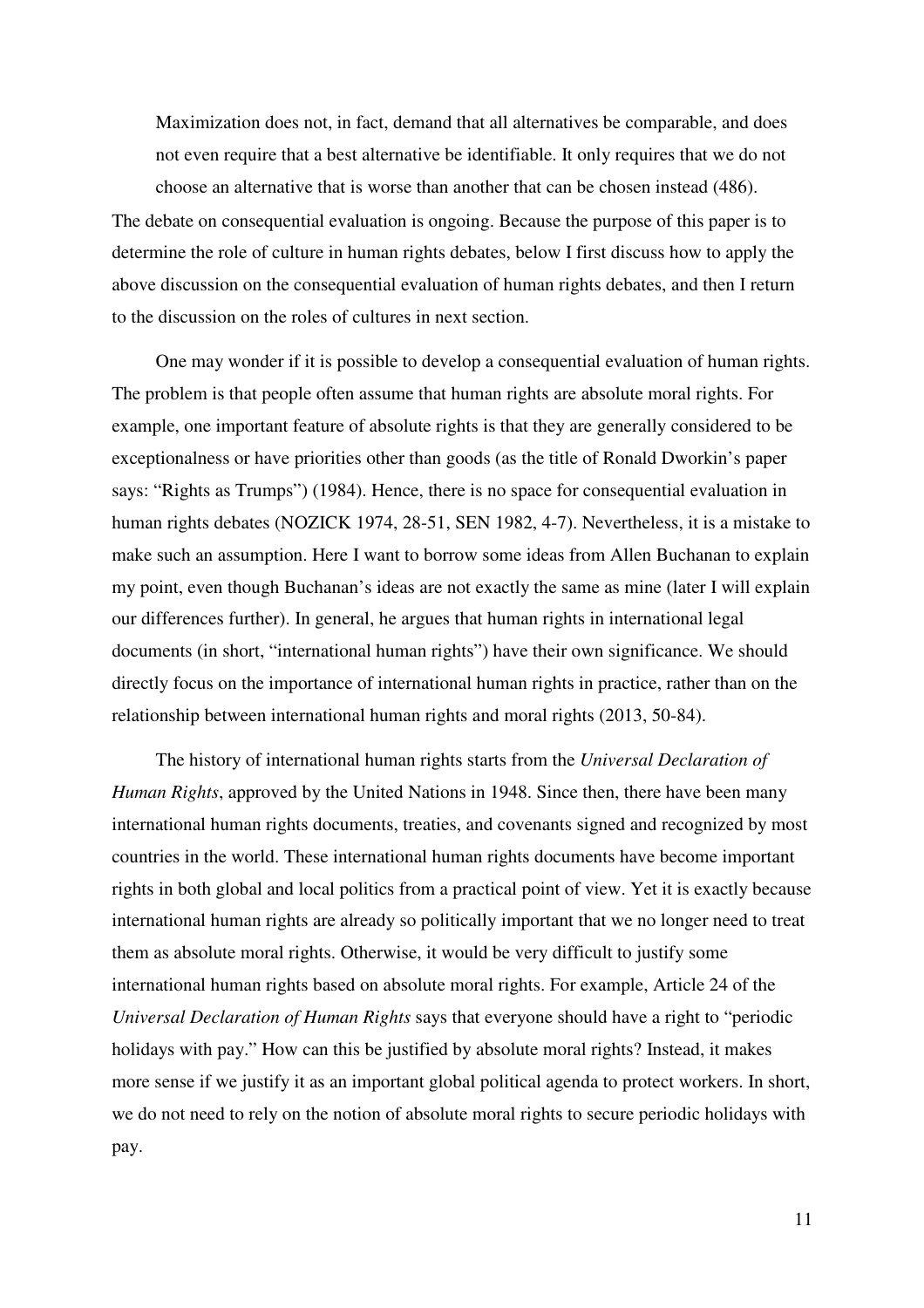The above is a clarification on the meaning and importance of international human rights. I generally agree with Buchanan's idea that we should focus on the importance of international human rights and distinguish them from absolute moral rights. Indeed, such an idea is useful to different kinds of human rights debates.<sup>5</sup> Nevertheless, there are some differences between Buchanan's ideas and my argument here. First, one of Buchanan's major arguments concerns the moral justification for international human rights. He mainly argues against what he calls "the mirroring view," which says that "to justify an international legal human right typically involves defending the claim that a corresponding moral human right exists" (BUCHANAN 2013, 17). He argues that some philosophers (BEITZ 2009, GRIFFIN 2008, NICKEL 2007) wrongly assume such a mirroring view. Instead, Buchanan argues that we should have an ethically pluralistic justification of human rights, based on two functions of international human rights: well-being function and status egalitarian function. In his own words: "constraining sovereignty in order to affirm and protect equal basic status and to ensure that all have the opportunity to lead a minimally good or decent life" (BUCHANAN 2013, 37). Yet, he does not deny the existence of moral rights, and he does not deny that some moral rights may still be one of the plural justifications for some international human rights (BUCHANAN 2016, 503). For the purpose of this paper, this further idea from Buchanan does not concern us. I only need to take into account his idea of the significance of international human rights in practice.

Second, it appears that Buchanan does not endorse consequentialism (2013, 64, 171, 276). However, I think his argument against consequentialism is merely against utilitarianism, such as the claim that happiness is the only intrinsic value. Since consequentialism is different from utilitarianism, Buchanan's objection is irrelevant to my argument. My claim here is further supported by a dialogue between Buchanan and William Talbott. In response to Talbott's concern, Buchanan clarifies that he does not completely exclude the possibility that some forms of consequentialism can remain as the fundamental moral theory behind the plural justifications of international human rights (BUCHANAN 2017, 196-197, TALBOTT 2017). In general, it is unclear whether Buchanan accepts some forms of consequentialism. Given that he does not directly discuss Sen's consequential evaluation, Buchanan's idea is not a direct challenge to the consequential evaluation I discuss here. Yet the part on the

 $<sup>5</sup>$  For example, the notion of consequential evaluation and international human rights are useful to debates on</sup> human rights and other religious or traditional theories, such as the capability approach or Reformation, and they are also useful to human rights debates against torture, human rights to liberty, and human rights to health as well (CHAN 2019a, b, forthcoming-a, b)**.**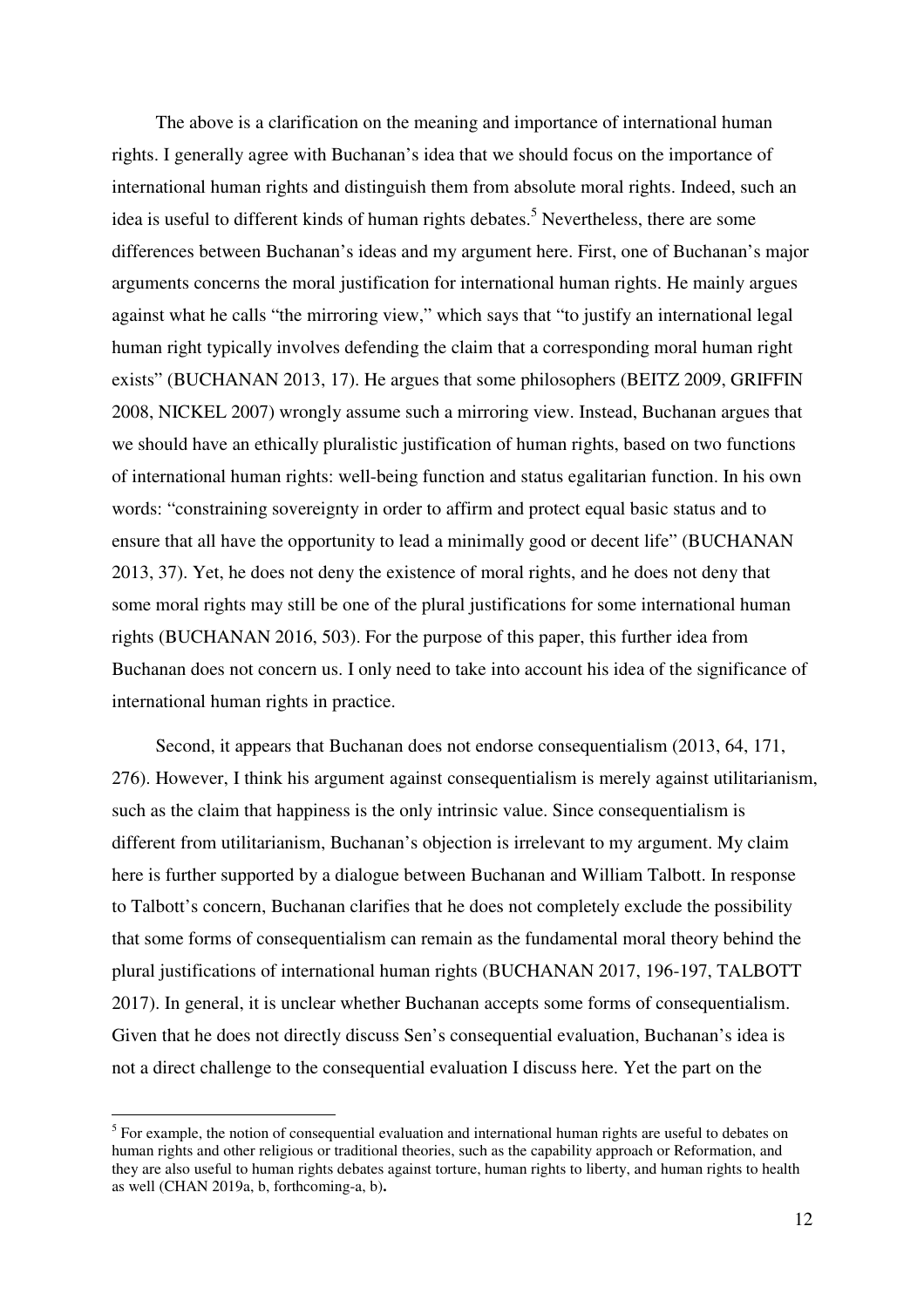significance of international human rights in practice is important to our discussion. Accordingly, I think it is safe to preliminarily combine them as a consequential evaluation of international human rights. In the remainder of the paper, I will discuss how this is relevant to our discussion on the roles of cultures in human rights debates.

#### **IV: A Comparison between Consequential Evaluation and Cultural Evaluation**

In this section, I explain why consequential evaluation is better than cultural evaluation to explain and justify the role of culture. I use the example of health and privacy mentioned in Section II to illustrate my idea. I argue why the conclusion should be different from the one Metz and Gaie (2010) suggest.

In human rights debates, both of the following two moral intuitions appear to be reasonable. On the one hand, we intuitively think that many human rights are very important in the world, and hence we tend to agree that human rights are universal. On the other hand, some people intuitively think that no one can escape from his or her own culture in making moral judgments. In this sense, the universality of human rights does not imply culturally independent judgments. As we have already discussed, some people even believe that cultural differences affect the justification of human rights. One extreme of this can fall into cultural relativism.<sup>6</sup> Some agree that human rights are important or even universal, but others say it is impossible to ignore culture in our moral considerations and judgments. Some philosophers, such as Donnelly, agree that human rights are universal, but propose combining the relativity and universality of human rights (DONNELLY 2007, 2013). Other philosophers, such as Bell and Metz, emphasize that cultures determine moral considerations and judgments.

Which side is correct? To answer this question, allow me to revisit the example mentioned in Section II to illustrate my idea. Again, the example concerns the patient's right to confidentiality with regard to her health situation, i.e., her right to privacy and health. As quoted in Section II, Metz and Gaie contend that this is a collective affair in Ubuntu and an individual affair in the West (METZ and GAIE 2010, 279). Nevertheless, it is difficult to understand why this is a problem of cultural differences. Why is the collective issue less significant in the West? Metz and Gaie assume that both Kantian and utilitarian philosophy would support the patient's right to confidentiality whereas Ubuntu (and probably Confucianism) would not. However, even in the West, the moral judgment in a situation

 $<sup>6</sup>$  Bell prefers to call himself a "pluralist" rather than a "relativist" (BELL 2006a, 328-329).</sup>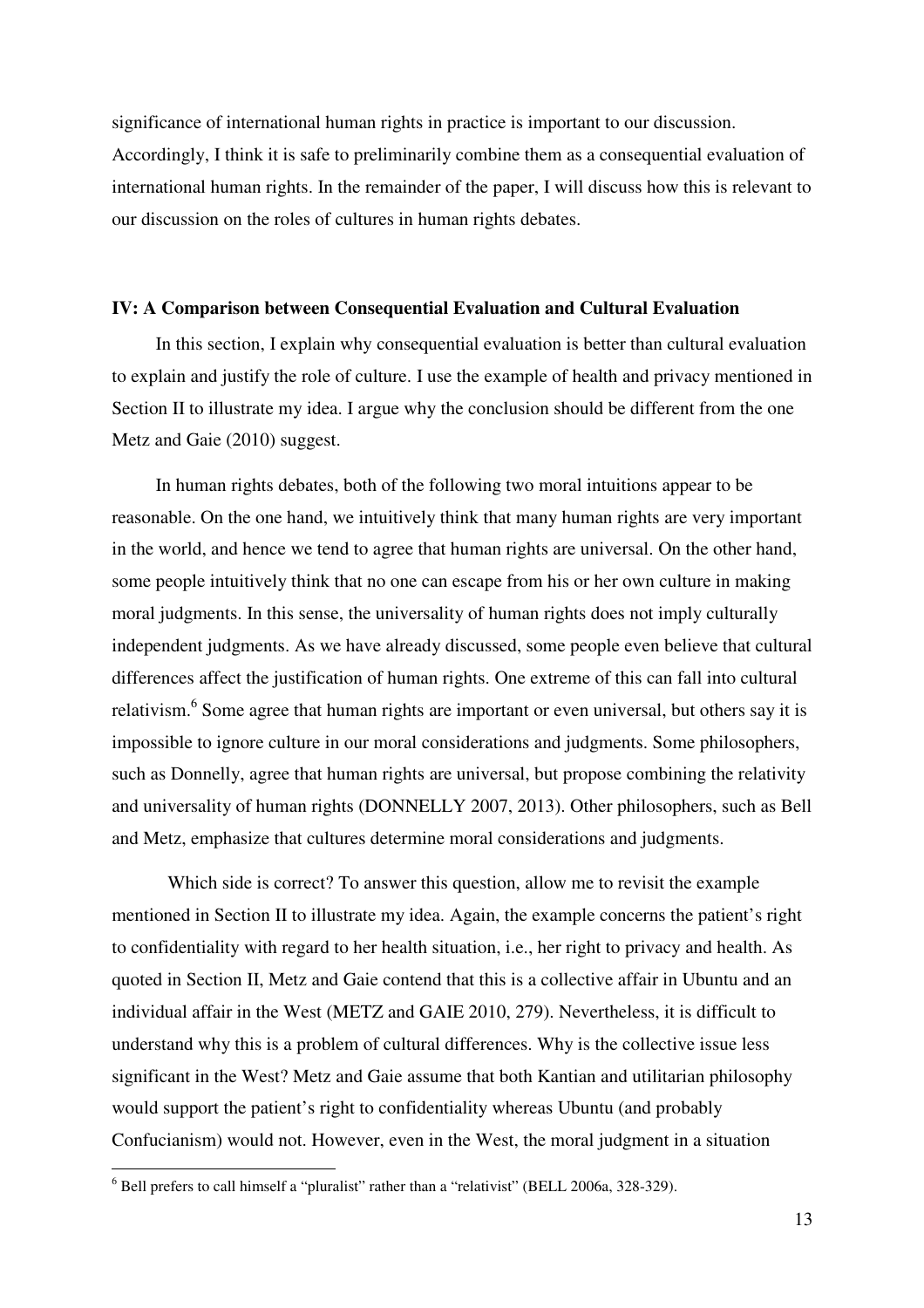similar to this case always depends on the details of the patient, the family, and the medical system of the society, rather than merely on cultures. Let us imagine a situation in which family members are so evil that they are waiting for the patient to die (to obtain her money). It is difficult to imagine anyone who would find it reasonable to violate the patient's right of privacy to fulfill the evil wish (and probably violate her right to health, because the family members may not want the patient to be healed). I want to emphasize that this does not mean that Confucian or Ubuntu ethicists would blindly follow the evil intention of the family members. They might simply say that the evil intent is not a prominent part of the culture (indeed, it conflicts with many values in these cultures, such as the Confucian virtues of *ren* and *yi*). Moreover, this example does not suggest that Western cultures are better than others. The point here is, we should not acknowledge the cultural differences and ignore the details of a situation then jump to a conclusion too quickly. In short, we need to understand the details, not merely the cultures, to determine the answer.

When we go into the details of cultures, there are many important factors we should not ignore as well. When we talk about Western cultures, we should realize that some philosophers also have doubts about the rights to health and privacy. For example, Thomson argues that there is no right to privacy because the contents of privacy can be reduced to other rights (THOMSON 1975). Practically, human rights in the *International Covenant on Economic, Social and Cultural Rights*, including human rights to health, have not yet been legally ratified by the Senate of the United States of America.<sup>7</sup> This means that human rights to health are not fully implemented in every Western country. Notice that the term "rights" is ambiguous here. If it simply refers to absolute moral rights, then utilitarians also disagree with this kind of rights. If it means human rights in international documents, as discussed in Section III, then we need to make additional arguments to justify these rights. One way or another, it is not merely about the differences among Western, Southern African, or East Asian cultures.

Metz and Gaie also discuss impartiality. This is another important factor we should not ignore because it is unclear whether impartiality plays a role in the human rights debate on health and privacy. Metz and Gaie argue that Ubuntu ethics treat impartiality in a different way than most Western moral theories, such as Kantian ethics, utilitarianism, or even Lawrence Kohlberg's moral development theory (KOHLBERG 1981, 1984, METZ and

<sup>&</sup>lt;sup>7</sup> The *International Covenant on Economic, Social and Cultural Rights* was signed in 1979 under the Carter administration, but it has not yet been ratified by the Senate of the United States of America.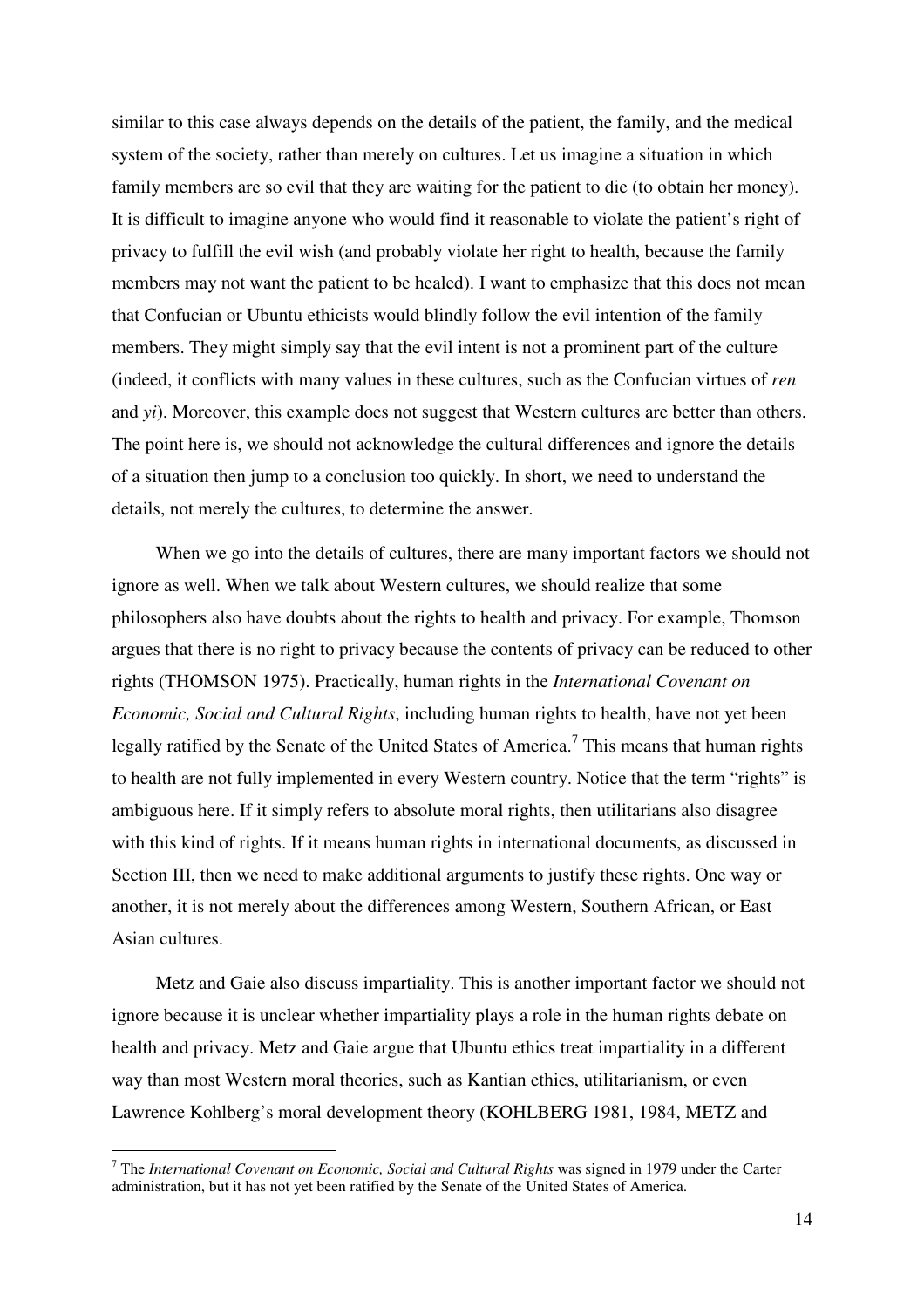GAIE 2010, 281-286). Although the ethics of care is arguably the closest to Ubuntu ethics, they argue that Ubuntu ethics discuss relationships in a better way (METZ 2013, METZ and GAIE 2010, 284). $8$  Given that relationships are so important, they argue that Kohlberg should not emphasize impartiality as the highest stage of moral development, or ask why family factors are also important in the example of patient privacy (METZ and GAIE 2010, 281- 283). Yet again, this is not about cultural differences between the West and others. There are many debates in the West on impartiality, and it is not necessary for impartiality and (family) relationships to be mutually exclusive. Some Western philosophers acknowledge that people have special obligations to others. The most obvious example is the family obligation, such as the special obligation parents have to their children.<sup>9</sup> In short, this is not a debate on cultural differences. Even if there were cultural differences in the understanding of impartiality, we still would need further details in order to justify which side is better.

I hope now it is clear why the issue between the West and others is not black-and-white. The details are what matters. Only when the details are considered can culture play a role. Based on that reasoning, we can admit that Bell, Metz and other scholars on their side have raised an important point: it is also our moral intuition that values such as harmony or family relationships are important in some contexts and situations. These scholars show us that these values are important to Confucianism and Ubuntu. It is worth discussing these values further, especially in terms of the contexts and situations they are morally good for. We need to realize that even though these values are emphasized by both Confucianism and Ubuntu, they should actually be good for everyone in the world. In other words, they are important universal values that exist in different cultures. For our concern here, the question should be how important they are and what roles they play in normative ethics, such as the debate on the ethics of international human rights. Conducting research to answer these questions is meaningful.

Yet, how important are these values? This is not a question we can answer merely by *cultural evaluation*. This is why it is better to use consequential evaluation. In consequential evaluation, a value is important because it gives us a good consequence in some situations. The kinds of good and situations that are relevant depend on the details. We may not be able

 $8$  There is also a dialogue between Confucianism and the ethics of care on the value of relationships and harmony (LI 1994, 2002, STAR 2002, YUAN 2002). Due to the limit of length limitations, I omit the discussion of this dialogue here.

 $9<sup>9</sup>$  A relevant example (but more complicated than the current discussion) is the debate on agent-relative/agentneutral distention (NAGEL 1970, PARFIT 1984). Sen (1982) argues in detail about how agent-relativity can fit well into his goal rights system, which is based on consequential evaluation.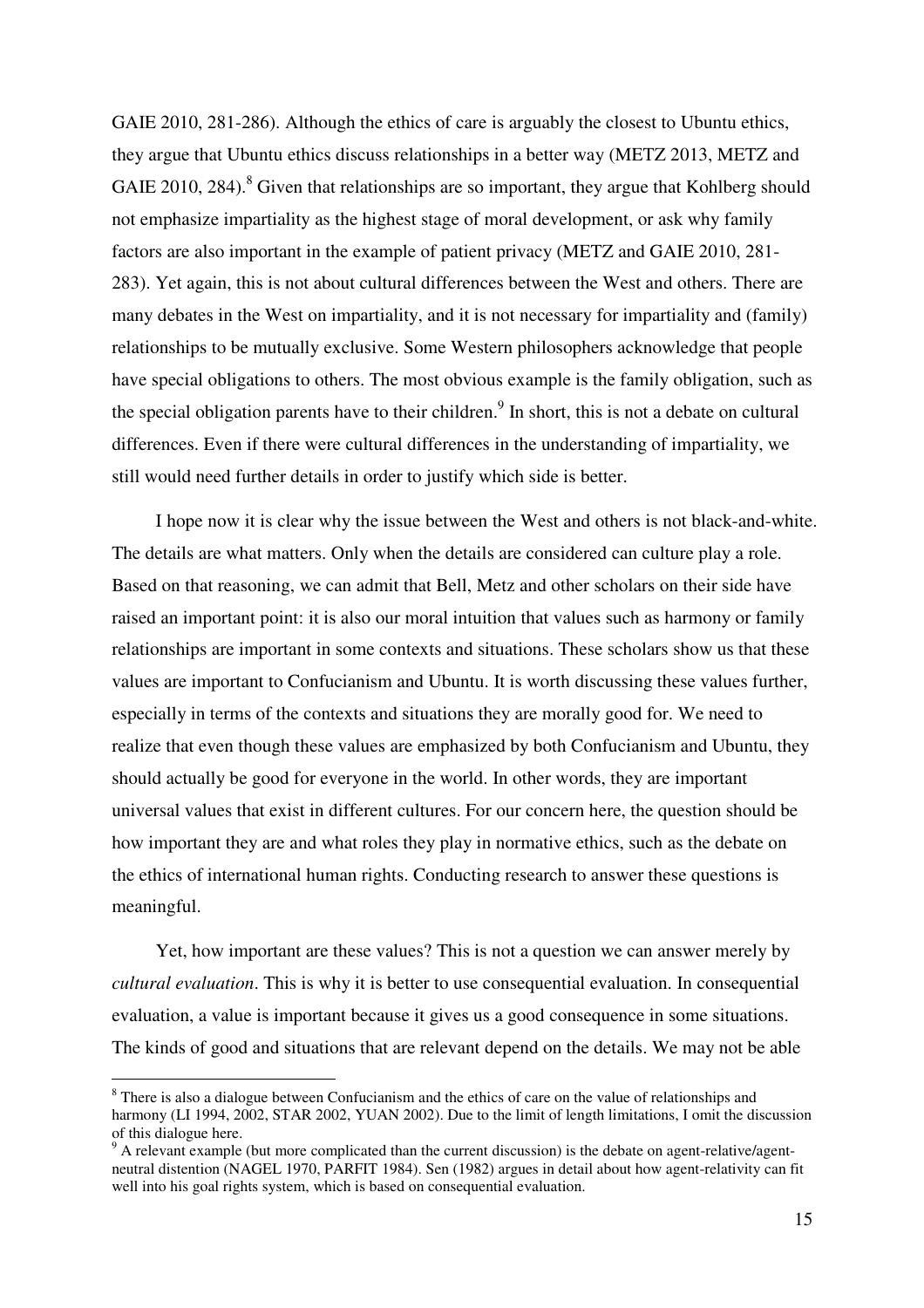to answer everything abstractly, but at least we can compare two situations to determine the one that is better and the one that is worse.<sup>10</sup> In this sense, consequential evaluation does not exclude cultural factors completely. Some people argue that there is a problem with consequential evaluation because it cannot tell us in principle exactly what is good and what is bad. However, this is also one of its advantages because it does not exclude any culture. Such a consequential evaluation can be used generally in normative ethics, or particularly to address certain ethical issues. One example of these issues is the significance of international human rights in practice. As mentioned in the last section, it is not necessary to assume that international human rights are justified by absolute moral rights, or that international human rights are the equivalent of absolute moral human rights. This opens a door for consequential evaluation to be a (if not "the") justification for some international human rights.

In the health and privacy example, we are reminded that the values of family relationships are important in Confucianism and Ubuntu. However, they do not necessarily relate to Confucianism or Ubuntu, because most people believe family relationships are important anyway. In other words, they are some kinds of good consequences. Nevertheless, to consider whether medical professionals should violate a patient's right to privacy, we need more details on the situation. We should consider the consequences from different dimensions. We should evaluate the details of the patient, the family, and the medical system of the society. Cultures play some roles in such a complicated evaluation, but they are not the only crucial factor. More importantly, even though cultures have their roles, they do not directly imply whether we should have human rights to health and privacy in international legal documents. Given that international human rights to health and privacy are not necessarily justified or equivalent to moral human rights, consequential evaluation is a good candidate to become the moral reasoning underpinning the justification of these international human rights. That is, we have items about health or privacy in international legal documents of human rights because they are generally important to every society and also important globally. They bring about good consequences on their own and they promote other good consequences. It is normal to believe that we need health and privacy protection at the level of international politics, and we need them as international human rights. Therefore, we have international human rights to health and privacy. Of course, this is just a very brief

 $10$  This is what Sen calls the "comparative approach." It also involves the difference between optimization and maximization mentioned in Section III. Sen discusses the approach of consequential evaluation to rights and human rights, and later extends the discussion to the comparative approach to justice (SEN 1982, 2000, 486-487, 2009, 15-18, 208-221, 355-387).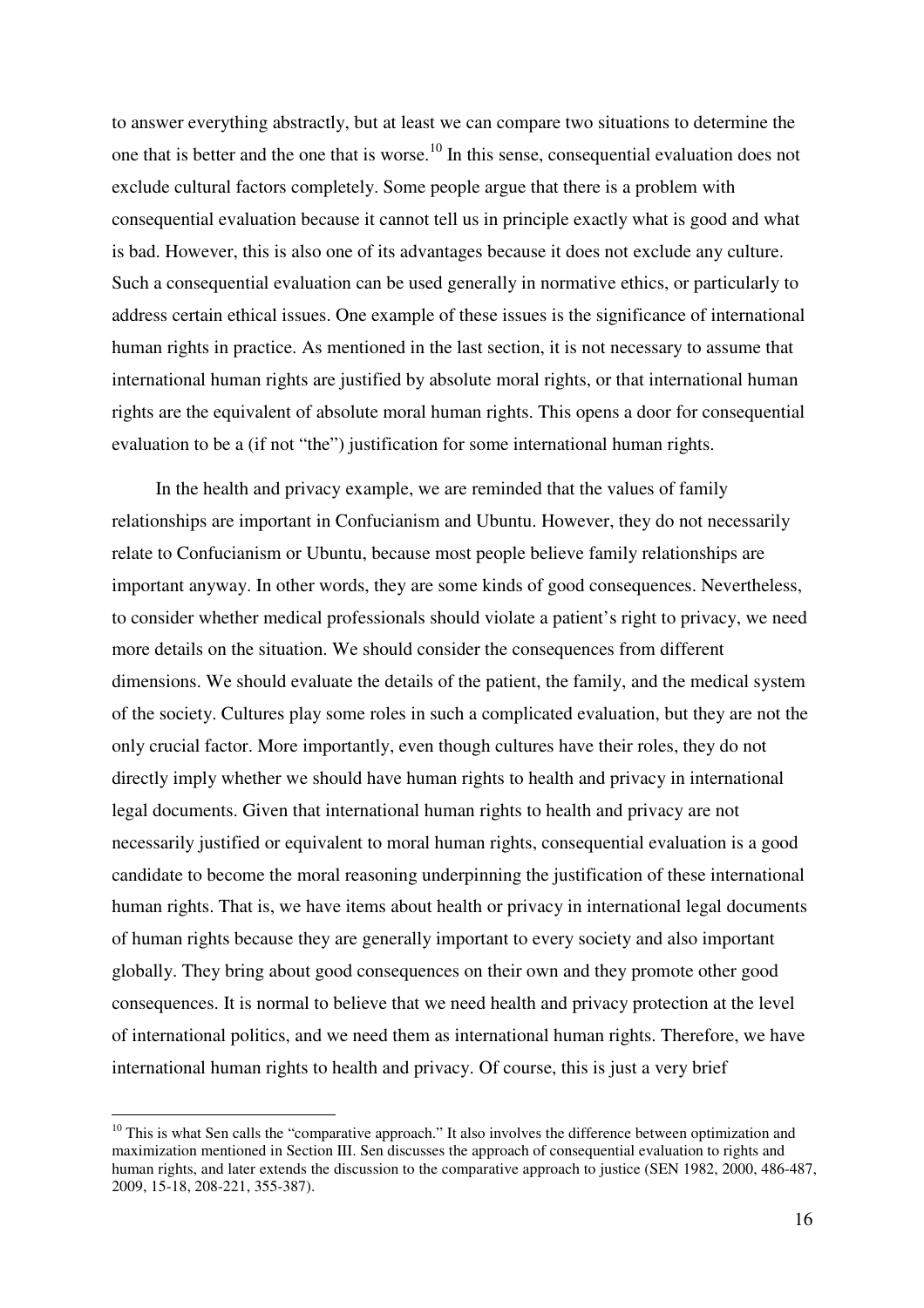description. We need another paper to discuss the full argument of this consequential evaluation of international human rights. Nevertheless, at least it is now clear why cultural evaluation is inadequate for our purpose. In short, consequential evaluation can preserve the advantages of cultural evaluation, but it does not have the disadvantages of the latter. Therefore, consequential evaluation is better than cultural evaluation in the debates on international human rights, or even generally better for normative ethics.

## **V. Conclusion**

I would like to conclude this paper by pointing out some possible directions for future research. In this paper, I have only discussed the preliminary idea of consequential evaluation and have not set out to defend it as *the best* methodology. I have not yet compared consequential evaluation with non-consequential evaluation. Although I have pointed out that international human rights are not necessarily absolute moral rights, I have not discussed other options to the justification of international human rights. Particularly, Buchanan suggests a pluralistic justificatory methodology for human rights and he is against utilitarianism. Yet I have not compared his idea with mine. All I have done in this paper is to argue that by understanding consequential evaluation and cultural evaluation in detail, we should support the former rather than the latter. In other words, consequential evaluation is better than cultural evaluation. Other comparisons are beyond the scope of this paper and should be discussed in other works.

Although I agree that values of relationships and harmony are important, I have not compared these values with other possible options. For now, I leave the question open to whether they are intrinsic values or they are important because they lead us to other intrinsic values (and these two options are not mutually exclusive). I cannot discuss all of the details of moral values in one paper. What I have done is to deny the reasoning that they are important values simply because they are endorsed by some cultures. I suggest that it is better to evaluate them within the framework of consequential evaluation rather than cultural evaluation. How important they are, or whether they are on the list of intrinsic values (or whether there is such a complete list), are all important questions worthy of future research. I look forward to answering some of these questions in the future. Unfortunately, we can only answer the questions one step at a time. The first step is to suggest the preliminary idea of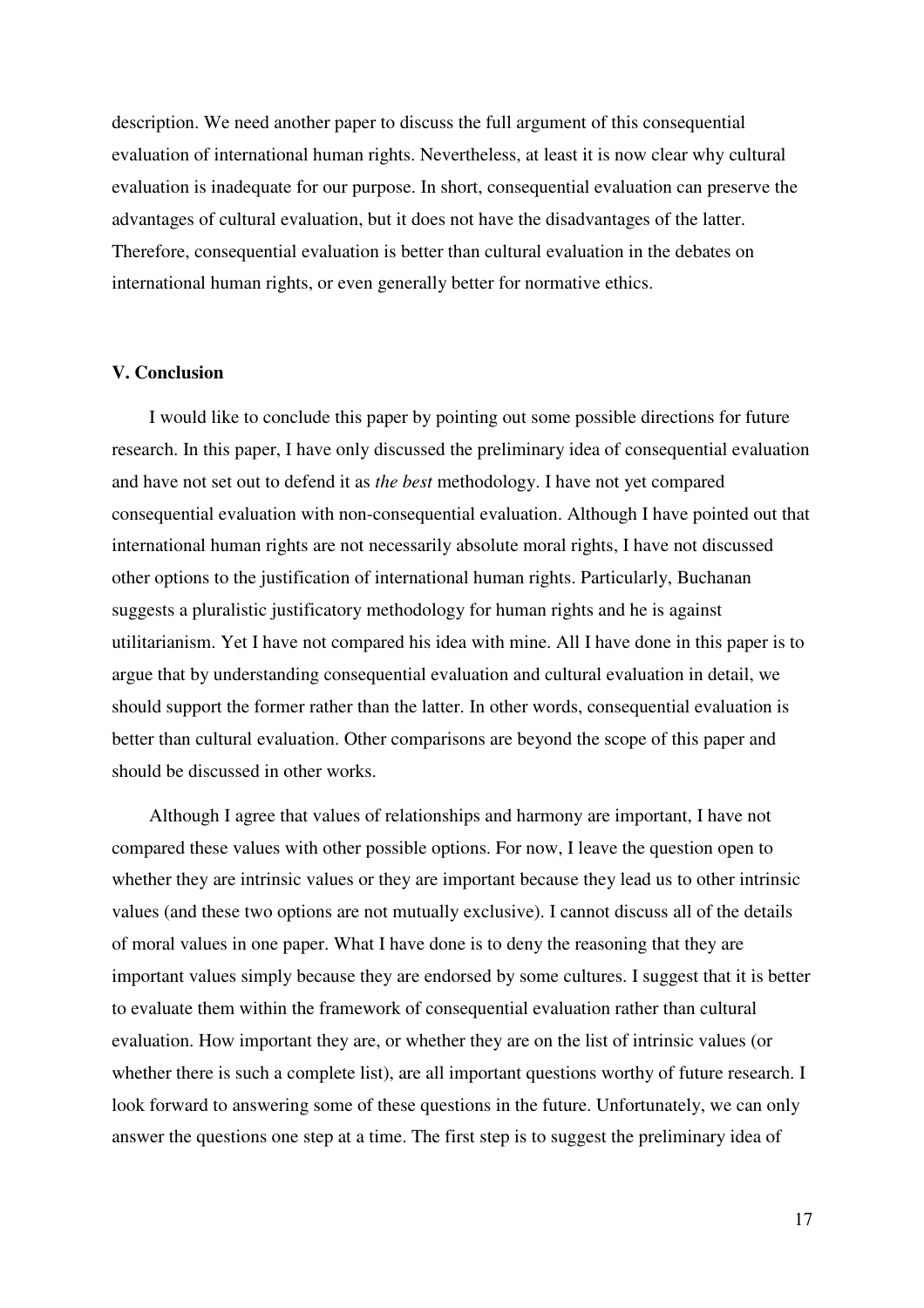consequential evaluation. In that respect, this paper has fulfilled its purpose by showing that consequential evaluation is better than cultural evaluation in human rights debates.

# **Disclaimer**

Research related to this paper, conducted under the project title "A Philosophical Investigation of the Ethics of Human Rights to Health," has been funded by the Early Career Scheme from the University Grants Committee, Hong Kong S.A.R., China (No. 22611516) from January 1, 2017 to December 31, 2019. This paper does not represent the official positions of the University Grants Committee or the Hong Kong S.A.R. Government.

# **Acknowledgements**

The author thanks the organizer, Dr. Muk Yan WONG, and the participants of the "Inclusive Development Workshop: Greater China and Beyond" (held at Hang Seng University of Hong Kong on August 10–11, 2018) for their valuable comments and suggestions that helped to improve the quality of this paper.

# **Relevant Literature**

- 1. BEITZ, Charles. [The Idea of Human Rights], 2009. Oxford University Press: Oxford.
- 2. BELL, Daniel. [Communitarianism and its Critics], 1993. Clarendon Press: Oxford.
- 3. —"The East Asian Challenge to Human Rights: Reflections on an East West Dialogue," [Human Rights Quarterly], pp641–667, 1996. Vol 18. No3.
- 4. —"Asian Communitarianism," [Confucian Democracy, Why & How, Chaibong HAHM, Chaihark HAHM, and Hall DAVID Eds.], pp14-23, 1998. Chŏnt'ong kwa Hyŏndae: Kyŏnggi-do Koyang-si.
- 5. —[East Meets West: Human Rights and Democracy in East Asia], 2000. Princeton University Press: Princeton, New Jersey.
- 6. —"Communitarian Philosophy and East Asian Politics," [Communitarian Politics in Asia, Beng CHUA Ed.] pp25-45, 2004. Routledge: New York.
- 7. —[Beyond Liberal Democracy: Political Thinking for an East Asian Context], 2006a. Princeton University Press: Princeton.
- 8. —"East Asia and the West: The Impact of Confucianism on Anglo-American Political Theory," [Oxford Handbook of Political Theory, John DRYZEK, Bonnie HONIG and Anne PHILLIPS Eds.], pp262-280, 2006b. Oxford University Press: Oxford.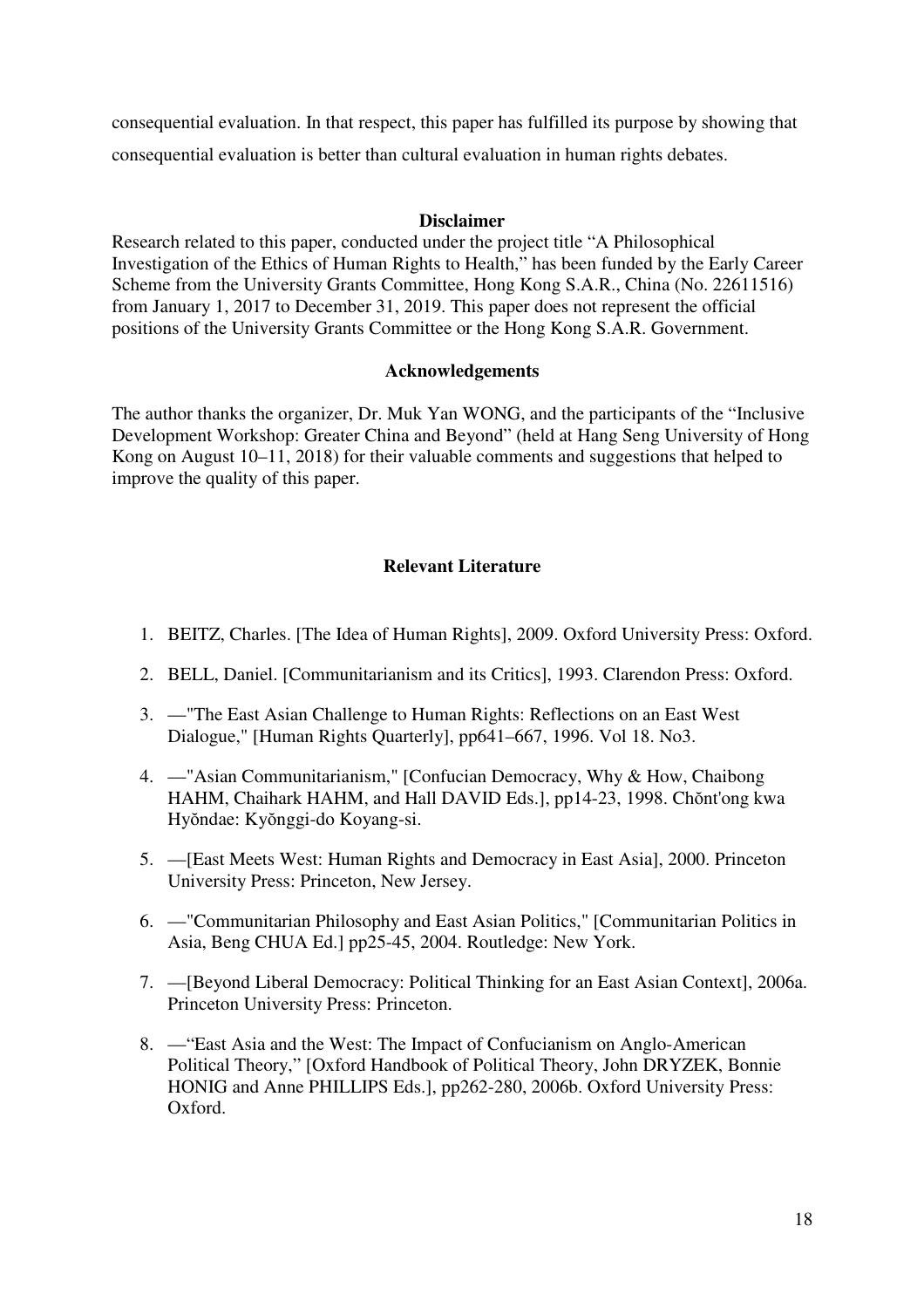- 9. —[Confucian Political Philosophy: Politics, Cities and Daily Life (in Traditional Chinese Characters, Translated by Wanwei WU)], 2019. City University of Hong Kong Press: Hong Kong.
- 10. BELL, D., and METZ, T. "Confucianism and Ubuntu: Reflections on a Dialogue between Chinese and African Traditions," [Journal of Chinese Philosophy], pp78–95, 2011. Vol 38 NoS1.
- 11. BUCHANAN, Allen. [The Heart of Human Rights], 2013. Oxford University Press: Oxford.
- 12. —"Human Rights: A Plea for Taking the Law and Institutions Seriously," [Ethics & International Affairs], pp501–510, 2016. Vol 30. No4.
- 13. —"Reply to Talbott, Ackerly, Kelly, and Risse," [Law and Philosophy], pp191–213, 2017. Vol 36. No2.
- 14. CHAN, Benedict S. "A Human Rights Debate on Physical Security, Political Liberty, and the Confucian Tradition," [Dao: A Journal of Comparative Philosophy], pp567- 588, 2014. Vol 13. No4.
- 15. —"Do Economic Rights Conflict with Political Rights? An East and West Cultural Debate," [Conflict and Harmony in Comparative Philosophy, AARON B. Creller Ed.], pp139-147, 2015. Cambridge Scholars Publishing: Newcastle upon Tyne.
- 16. —"Are International Human Rights Universal? East-West Philosophical Debates on Human Rights to Liberty and Health," [Metaphysics of Human Rights 1948-2018: On the Occasion of the 70th Anniversary of the UDHR, Luca Di DONATO and Elisa GRIMI Eds.], pp135-152, 2019a. Vernon Press: Malaga, Spain.
- 17. —"East Asia: Challenges to Political Rights," [Routledge Handbook of Development Ethics, JAY Drydyk and LORI Keleher Eds.], pp382-386, 2019b. Routledge: New York.
- 18. —"Enhanced Interrogation, Consequential Evaluation, and Human Rights to Health," [Journal of Bioethical Inquiry], Forthcoming.
- 19. —"The Confucian Tradition and the Reformed Tradition in International Human Rights Debates: A Comparison," Forthcoming-b.
- 20. DANIELS, Norman. [Just Health: Meeting Health Needs Fairly], 2008. Cambridge University Press: Cambridge.
- 21. DONNELLY, Jack. "The Relative Universality of Human Rights," [Human Rights Quarterly] pp281-306, 2007. Vol 29. No2.
- 22. —[Universal Human Rights in Theory and Practice], 2013. Cornell University Press: Ithaca, NY.
- 23. DWORKIN, Ronald. "Rights as Trumps." [Theories of Rights, Jeremy WALDRON Ed.], 1984. pp153-167. Oxford University Press: Oxford.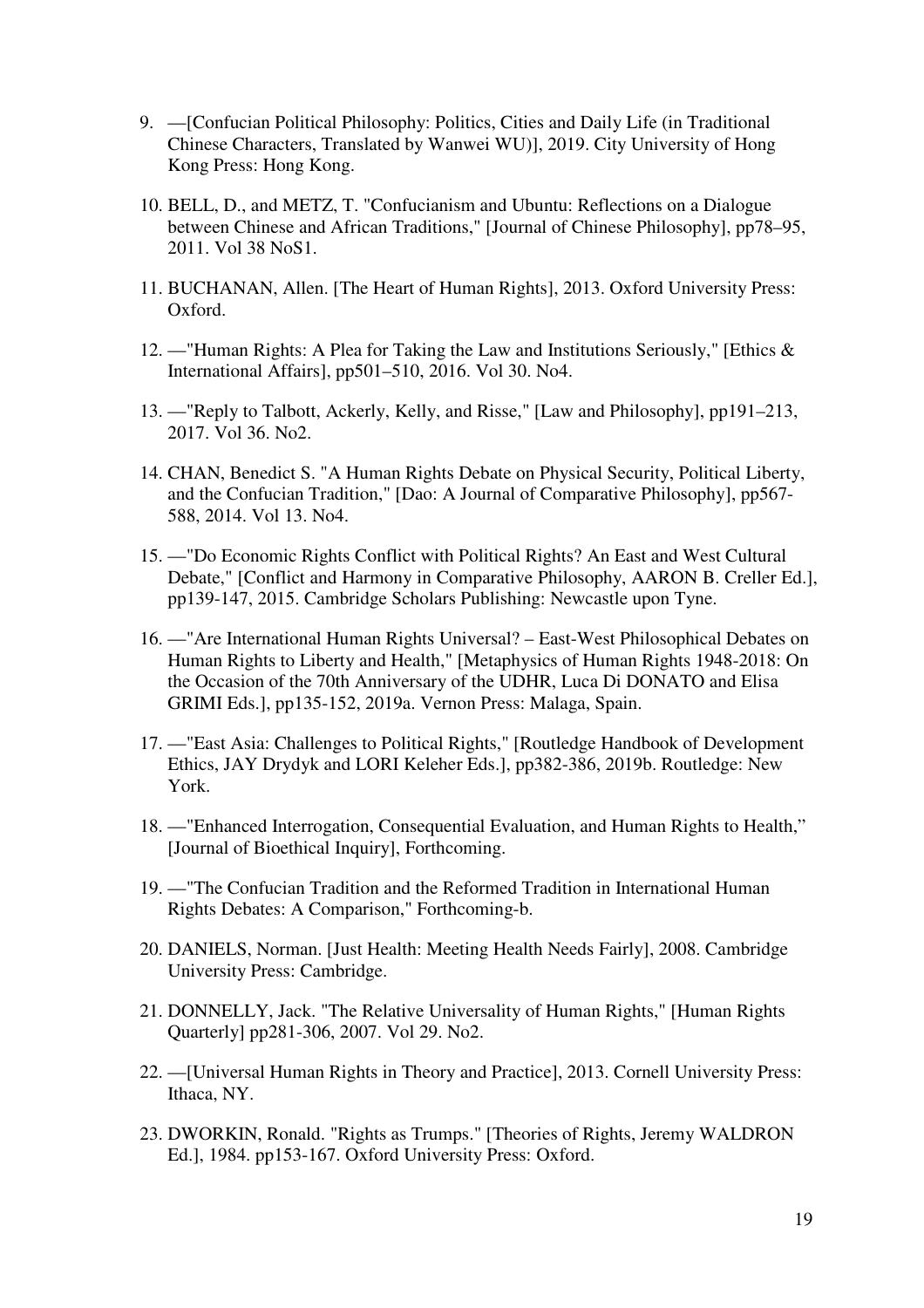- 24. FAN, Ruiping. [Reconstructionist Confucianism: Rethinking Morality after the West], 2010. Springer: Dordrecht, Netherlands.
- 25. FRANCIS, L., and FRANCIS, J. [Privacy: What Everyone Needs to Know], 2017. Oxford University Press: Oxford.
- 26. FRENKIEL, Émilie. "Choosing Confucianism: Departing from the Liberal Framework-- An Interview with Daniel A. Bell," [Books and Ideas], N.P., 2012. Accessed March 22, 2019.
- 27. GRIFFIN, James. [On Human Rights], 2008. Oxford University Press: Oxford.
- 28. HAUSMAN, Daniel. [Valuing Health: Well-being, Freedom, and Suffering], 2015. Oxford University Press: Oxford.
- 29. HOFFMANN, N., and METZ, T. "What Can the Capabilities Approach Learn from an Ubuntu Ethic? A Relational Approach to Development Theory," [World Development], pp153-164, September. 2017. Vol. 97 Septemeber.
- 30. KOHLBERG, Lawrence. [The Philosophy of Moral Development: Moral Stages and the Idea of Justice], 1981. Harper & Row: San Francisco.
- 31. —[The Psychology of Moral Development: The Nature and Validity of Moral Stages], 1984. Harper & Row: San Francisco.
- 32. LI, Chenyang. 1994. "The Confucian Concept of Jen and the Feminist Ethics of Care: A Comparative Study," [Hypatia], pp70–89, 1994. Vol 9. No1.
- 33. —"Revisiting Confucian Jen Ethics and Feminist Care Ethics: A Reply to Daniel Star and LijunYuan," [Hypatia], pp130–140, 2002. Vol 17. No1.
- 34. —"Confucian Harmony in Dialogue with African Harmony: A Response," [African and Asian Studies]) pp23-32, 2016. Vol 15. No1.
- 35. METZ, Thaddeus. 2007. "Toward an African Moral Theory, [Journal of Political Philosophy], pp321-341, 2007. Vol 15 No3.
- 36. —"African and Western Moral Theories in a Bioethical Context," (Developing World Bioethics), pp49-58, 2010a. Vol 10. No1.
- 37. —"Animal Rights and the Interpretation of the South African Constitution," [Southern African Public Law], pp301-311, 2010b. Vol 25. No2.
- 38. —"For the Sake of the Friendship: Relationality and Relationship as Grounds of Beneficence," [Theoria], pp54-76, 2010c. Vol 57. No125.
- 39. "Ubuntu as a Moral Theory and Human Rights in South Africa," [African Human Rights Law Journal], pp532-559, 2011. Vol 11. No2.
- 40. "African Conceptions of Human Dignity: Vitality and Community as the Ground of Human Rights," [Human Rights Review], pp1937, 2012a. Vol. 13 No. 1.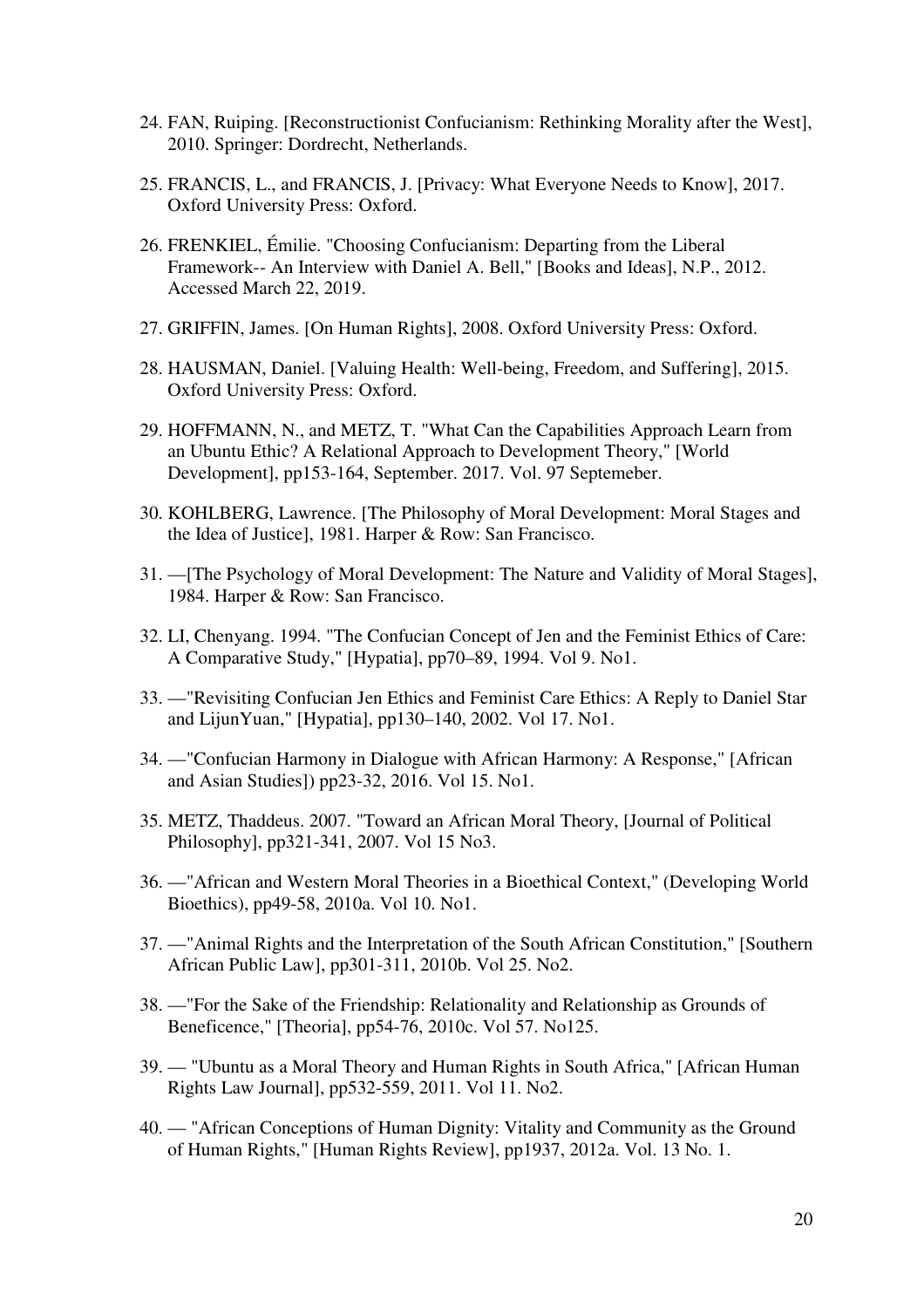- 41. —2012b. "An African Theory of Moral Status: A Relational Alternative to Individualism and Holism," [Ethical Theory and Moral Practice], pp387-402, 2012b. Vol 15. No3.
- 42. —"The Western Ethic of Care or an Afro-communitarian Ethic? Specifying the Right Relational Morality," [Journal of Global Ethics], pp77-92, 2013. Vol 9. No1.
- 43. —2014. "Harmonizing Global Ethics in the Future: A Proposal to Add South and East to West," [Journal of Global Ethics], pp146-155, 2014. Vol 10. No2.
- 44. —"How the West Was One: The Western as Individualist, the African as Communitarian," [Educational Philosophy and Theory], pp1175-1184, 2015. Vol 47. No11.
- 45. —"Confucian Harmony from an African Perspective," [African and Asian Studies], pp1-22, 2016a. Vol 15. No1.
- 46. —"Confucianism and African Conceptions of Value, Reality and Knowledge," [International Social Science Journal], pp159-170, 2016b. Vol 33. No4.
- 47. —"How to Ground Animal Rights on African Values: Reply to Horsthemke," [Journal of Animal Ethics], pp163-174, 2017a. Vol 7. No2.
- 48. —"Values in China as Compared to Africa: Two Conceptions of Harmony," [Philosophy East and West], pp441-465, 2017b. Vol 67. No2.
- 49. METZ, T., and GAIE J. B. R. 2010. "The African Ethic of Ubuntu/Botho: Implications for Research on Morality," [Journal of Moral Education], pp273-290, 2010. Vol 39. No3.
- 50. MOLEFE, Motsamai. "A Rejection of Humanism in African Moral Tradition," [Theoria], pp59-77, 2015. Vol 62. No143.
- 51. —"Relational Ethics and Partiality: A Critique of Thad Metz's 'Towards an African Moral Theory'," [Theoria], pp53-76, 2017. Vol 64. No152.
- 52. NAGEL, Thomas. [The Possibility of Altruism], 1970. Princeton University Press: Princeton.
- 53. NICKEL, James. [Making Sense of Human Rights], 2007. Blackwell Publishing: Malden, MA.
- 54. NODDINGS, Nel. [Caring: A Relational Approach to Ethics and Moral Education], 2013. University of California Press: Berkeley, CA.
- 55. NOZICK, Robert. [Anarchy, State, and Utopia], 1974. Basic Books, Inc.: New York.
- 56. NUSSBAUM, Martha. "Capabilities, Entitlements, Rights: Supplementation and Critique." [Journal of Human Development and Capabilities], pp23-37, 2011. Vol 12. No1.
- 57. PARFIT, Derek. [Reasons and Persons], 1984. Clarendon Press: Oxford.